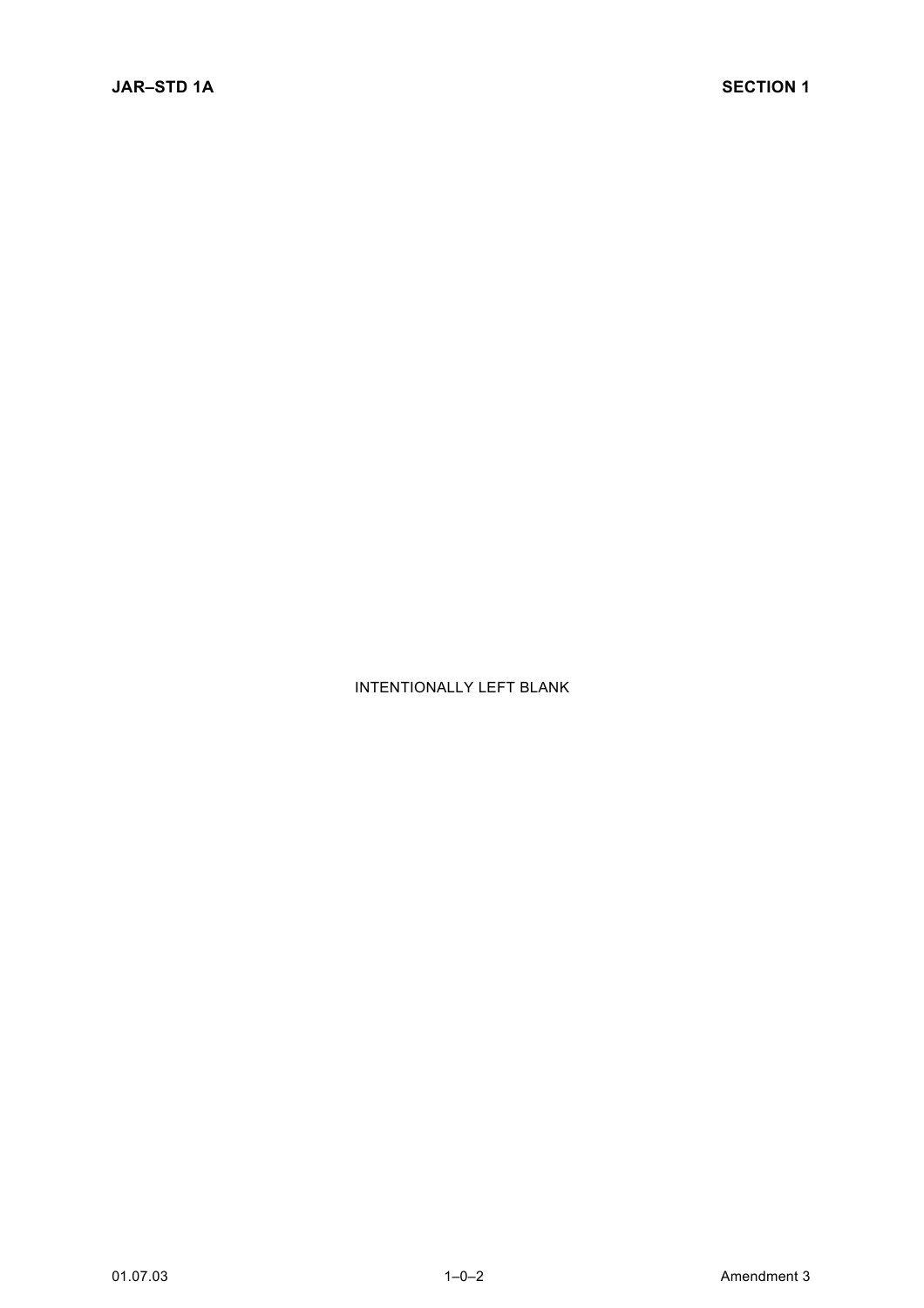### **SUBPART A – APPLICABILITY**

#### **JAR–STD 1A.001 Applicability**

JAR–STD 1A **[**as amended**]** applies to those persons, organisations or enterprises (**[**flight simulator**]** operators) seeking **[**initial**]** qualification of flight **[**simulators**]**.

**[**The version of JAR-STD 1A agreed by the Authority and used for issue of the initial qualification shall be applicable for future recurrent qualifications of the flight simulator unless recategorised.**]**

Flight **[**simulator**]** users also shall gain approval to use the **[**flight simulator**]** as part of their approved training programmes despite the fact that the **[**flight simulator] has been previously qualified. Although this document provides guidance material for **[**flight simulator] users, precise details of such approvals are contained in JAR–OPS, JAR–FCL and other applicable documents.

#### [Ch.1, 01.06.99; Amdt. 3, 01.07.03] INTENTIONALLY LEFT BLANK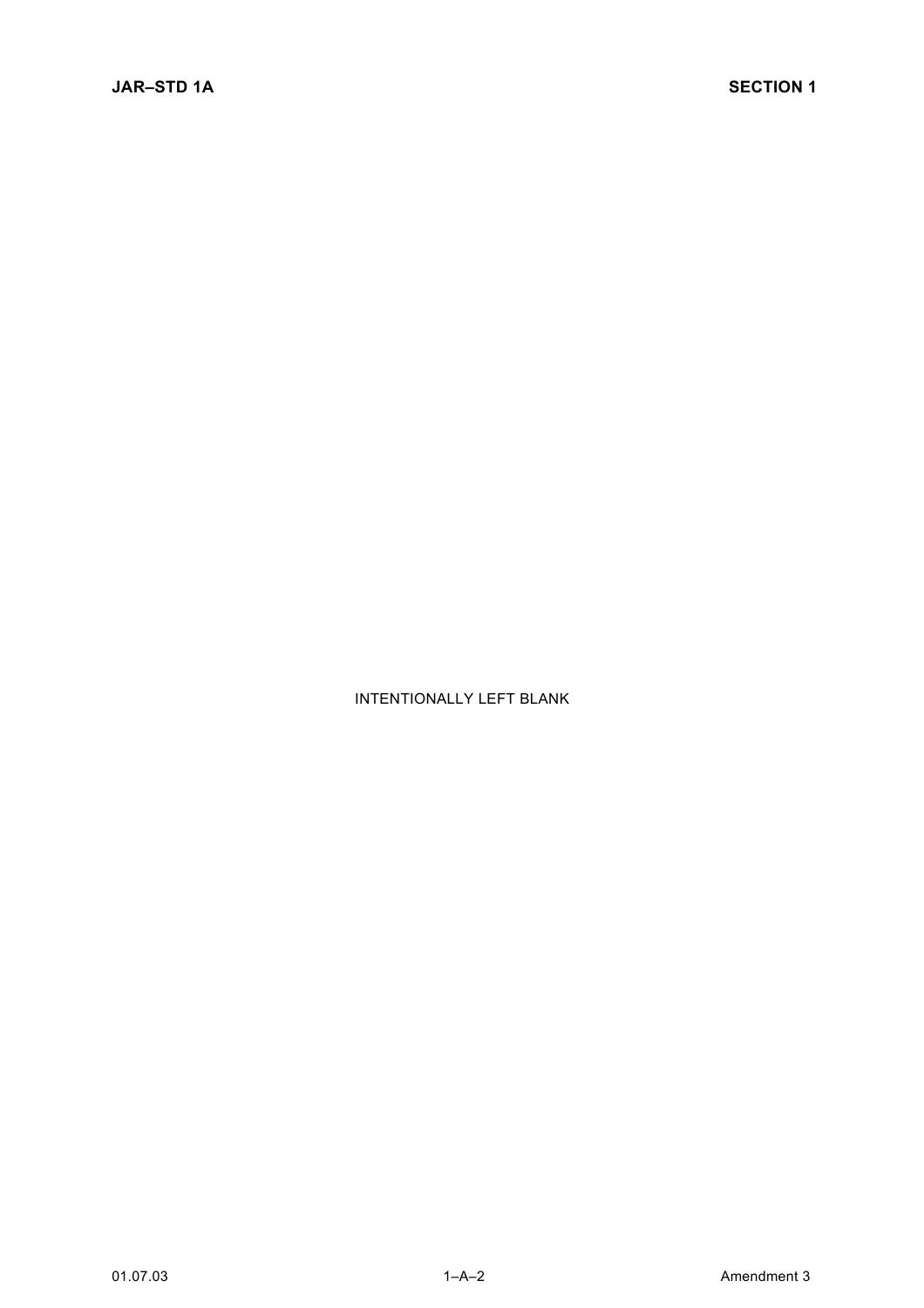### **SUBPART B – GENERAL**

## **JAR–STD 1A.005 Terminology** (See ACJ **[ ]** STD 1A.005)

Because of the technical complexity of STD **[**qualification**]**, it is essential that standard terminology is used throughout. The following principal terms and abbreviations shall be used in order to comply with JAR–STD **[**(A)**]**. Further terms and abbreviations are contained in ACJ STD 1A.005.

(a) *Synthetic Training Device (STD).* A training device which is either a Flight Simulator (FS), a Flight Training Device (FTD), a Flight & Navigation Procedures Trainer (FNPT) **[**, or a Basic Instrument Training Device (BITD).**]**

(b) *Flight Simulator (FS)*. A full size replica of a specific type or make, model and series aeroplane flight deck, including the assemblage of all equipment and computer programmes necessary to represent the aeroplane in ground and flight operations, a visual system providing an out of the flight deck view, and a force cueing motion system. It is in compliance with the minimum standards for Flight Simulator Qualification.

(c) *Flight Training Device (FTD).* A full size replica of an aeroplane's instruments, equipment, panels and controls in an open flight deck area or an enclosed aeroplane flight deck, including the assemblage of equipment and computer software programmes necessary to represent the aeroplane in ground and flight conditions to the extent of the systems installed in the device. It does not require a force cueing motion or visual system. It is in compliance with the minimum standards for a specific FTD Level of Qualification.

(d) *Flight and Navigation Procedures Trainer*  **[** *- (FNPT).* A training device which represents the flight deck/cockpit environment including the assemblage of equipment and computer programmes necessary to represent an aeroplane in flight operations to the extent that the systems appear to function as in an aeroplane. It is in compliance with the minimum standards for a specific FNPT Type of Qualification.**]**

**[**(e) *Basic Instrument Training Device (BITD).* A ground based training device which represents the student pilot's station of a class of aeroplanes. It may use screen based instrument panels and springloaded flight controls, providing a training platform for at least the procedural aspects of instrument flight.

(f) Synthetic Training Device Approval (STD Approval). The extent to which an STD of a specified Qualification Level may be used by persons, organisations or enterprises as approved by

#### JAR-STD 1A.005(f) (continued)

the Authority. It takes account of aeroplane to STD differences and the operating and training ability of the organisation.

(g) *Synthetic Training Device Operator (STD operator).* That person, organisation or enterprise directly responsible to the Authority for requesting and maintaining the qualification of a particular STD.

(h) *Synthetic Training Device User (STD User).* The person, organisation or enterprise requesting training, checking and testing credits through the use of an STD.

(i) *Synthetic Training Device Qualification (STD Qualification).* The level of technical ability of an STD as defined in the compliance document.

(j) *Qualification Test Guide (QTG).* A document designed to demonstrate that the performance and handling qualities of an STD agree within prescribed limits with those of the aeroplane and that all applicable regulatory requirements have been met. The QTG includes both the aeroplane and STD data used to support the validation.

[Ch. 1, 01.06.99; Amdt 2, 01.04.01; Amdt. 3, 01.07.03]

#### **JAR–STD 1A.010 Implementation**

JAR–STD 1A has been implemented on 1 April 1998 whereupon national arrangements, procedures and Qualification Certificates shall fully comply with JAR–STD 1A criteria.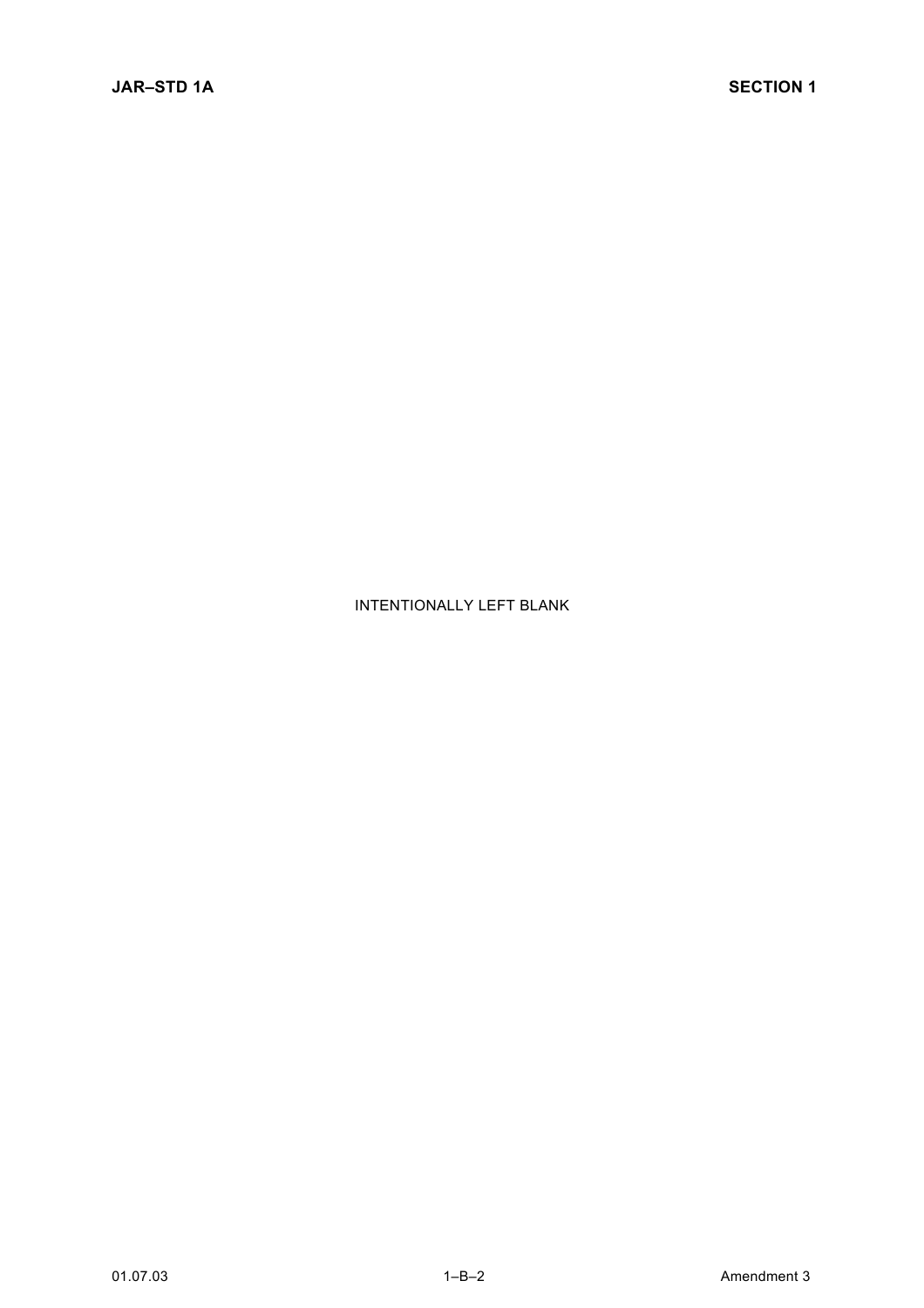## **SUBPART C – AEROPLANE FLIGHT SIMULATORS**

# **JAR–STD 1A.015 Application for Flight Simulator Qualification**  (See **[**ACJ No. 1 to**] [**JAR**]**-

STD 1A.015) (See **[**ACJ No. 2 to**] [**JAR-**]** STD 1A.015)

(a) The STD operator requiring evaluation shall apply to the Authority giving 3 months notice. **[** In exceptional cases this period may be reduced to one month at the discretion of the Authority. **]**

(b) An STD (FS) Qualification Certificate will be issued following satisfactory completion of an evaluation by the Authority.

[Ch. 1, 01.06.99; Amdt. 3, 01.07.03]

## **JAR–STD 1A.020 Validity of Flight Simulator Qualification [**(See ACJ STD 1A.020(a))**]**

(a) An STD qualification is valid for 12 months unless otherwise specified by the Authority.

(b) An STD qualification **[ ]** revalidation may take place at any time within the 60 days prior the expiry of the validity of the **[**qualification**]** document. The new period of validity shall continue from the expiry date of the previous **[**qualification**]** document.

The Authority may refuse, revoke, suspend or vary an STD qualification, if the provisions of JAR–STD 1A are not satisfied.

[Ch. 1, 01.06.99; Amdt. 3, 01.07.03]

#### **JAR–STD 1A.025 Rules governing Flight Simulator Operators**  (See [ACJ JAR-]STD 1A.025)

The STD operator shall demonstrate his capability to maintain the performance, functions and other characteristics specified for the STD Qualification Level as follows:

(a) *Quality System* 

(1) A Quality System shall be established and a Quality Manager designated to monitor compliance with, and the adequacy of, procedures required to ensure the maintenance of the Qualification Level of STDs. Compliance monitoring shall include a feedback system to

#### JAR-STD 1A.025(a)(1) (continued)

the Accountable Manager to ensure corrective action as necessary.

(2) The Quality System shall include a Quality Assurance Programme that contains procedures designed to verify that the specified performance, functions and characteristics are being conducted in accordance with all applicable requirements, standards and procedures.

(3) The Quality System and the Quality Manager shall be acceptable to the Authority.

(4) The Quality System shall be described in relevant documentation.

(b) *Updating.* Maintain a link with manufacturers to incorporate important modifications, especially:

(1) Aeroplane modifications. Aeroplane modifications, whether or not enforced by an airworthiness directive, and which are essential for training and checking, shall be introduced into all affected STDs.

(2) Modification of STDs, including motion and visual systems:

> (i) Where applicable and essential for training and checking, STD operators shall update their STDs (for example in the light of data revisions). Modifications of the STD hardware and software which affect flight, ground handling and performance or any major modifications of the motion or visual system shall be evaluated to determine the impact on the original qualification criteria. If necessary, STD operators shall prepare amendments for any affected **[**validation tests**]**. The STD operator shall test the STD to the new criteria.

> (ii) The Authority shall be advised in advance of any major changes to determine if the tests carried out by the STD operator are satisfactory. A special evaluation of the STD may be necessary prior to returning it to training following the modification.

(c) *Installations.* Ensure that the **[**flight simulator**]** is housed in suitable premises which support safe and reliable operation.

(1) The STD operator shall ensure that the **[**f**]**light **[**s**]**imulator and its installation comply with the local, country or state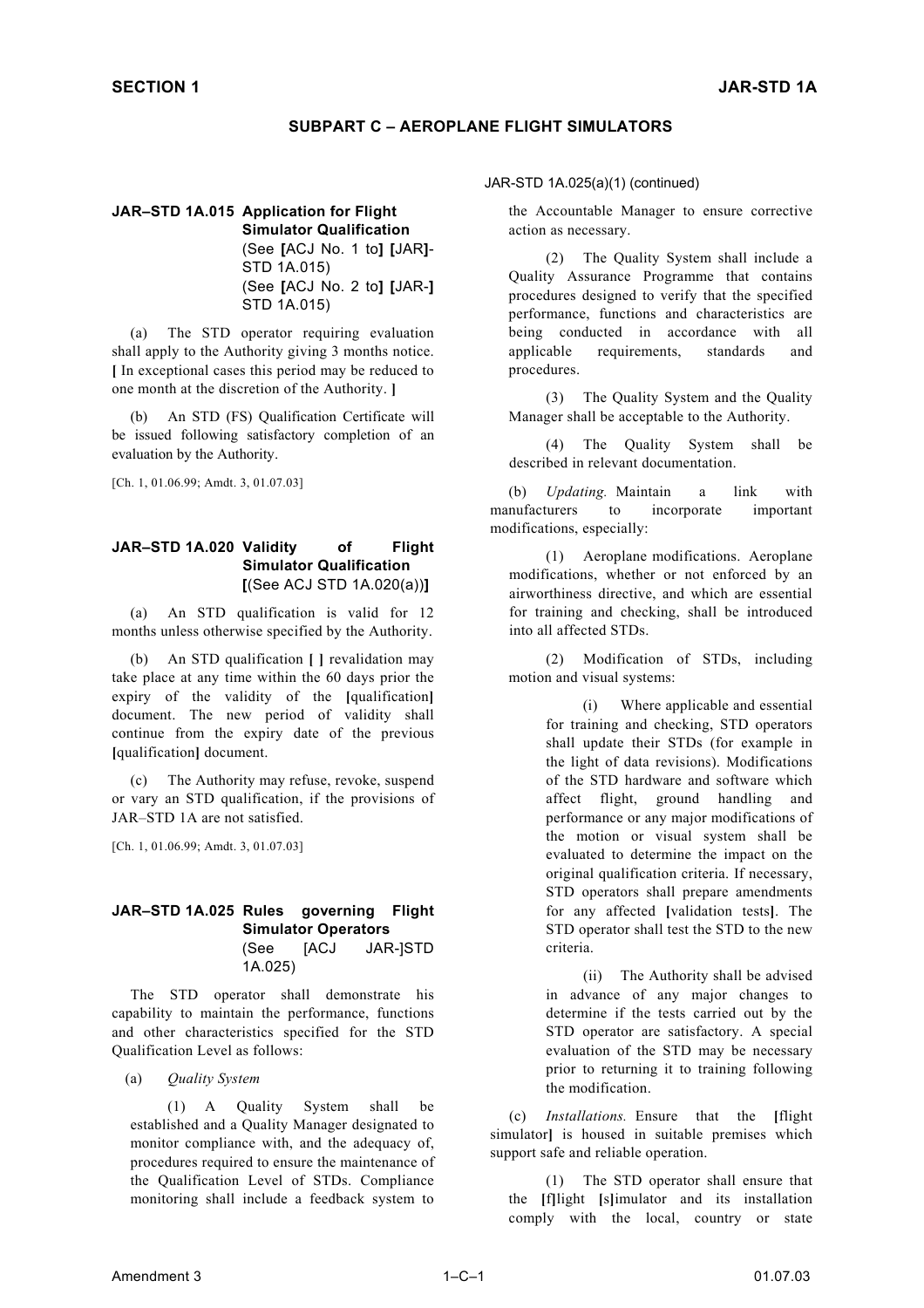## JAR-STD 1A.025(c)(1) (continued)

regulations for **[**h**]**ealth and **[**s**]**afety. However as a minimum the following shall be addressed:

> maintenance personnel shall be briefed on **[**f**]**light **[**s**]**imulator safety to ensure that they are aware of all safety equipment and arrangement in the flight simulator in case of emergency.

> (ii) Adequate fire/smoke detection, warning and suppression arrangements to ensure the safe passage of personnel from the **[**flight simulator**]**.

> (iii) Adequate protection against electrical, mechanical, hydraulic and pneumatic hazards – including those arising from the control loading & motion systems to ensure the maximum safety of all personnel in the vicinity of the **[**flight

> > (iv) Other items:

(A) Two way communication system which remains operational in the event of total power failure.

(B) Emergency lighting. the air.

(C) Escape exits & facilities.

(D) Occupant restraints (seats, seat belts etc.). (4) Flight deck configuration.

(E) External warning of motion and access ramp or stairs activity.

(F) Danger area markings.

(G) Guard rails and gates.

(H) Motion & **[**c**]**ontrol **[**l**]**oading **[**e**]**mergency stop controls accessible from either pilot and

 $(I)$  A manual or automatic  $[1]$ 

(2) The **[**f**]**light **[**s**]**imulator safety features such as emergency stops and emergency lighting shall be checked regularly by the STD operator but in any case at least annually. These tests shall be recorded.

[Ch. 1, 01.06.99, Amdt. 2, 01.04.01; Amdt. 3, 01.07.03]

#### **JAR–STD 1A.030 Requirements for Flight Simulators [qualified] on or after 1 April 1998** (i) Flight simulator occupants and (See Appendix [2] to JAR– STD 1A.030)

(See [ACJ No. 1 to JAR-] STD 1A.030) (See [ACJ No. 2 to JAR-] STD 1A.030)

(a) Any **[**flight simulator**]** submitted for initial evaluation on or after 1 April 1998, will be evaluated against **[**applicable**]** JAR–STD 1A criteria for Qualification Levels A, B, C or D. **[**Recurrent evaluations of a flight simulator will be based on the same version of JAR-STD 1A, which was applicable for its initial evaluation. An upgrade will be based on the currently applicable version of JAR-STD 1A.**]**

simulator**]**. (b) A **[**f**]**light **[**s**]**imulator shall be assessed in those areas which are essential to completing the flight crew member training and checking process, including:

> (1) Longitudinal, lateral and directional handling qualities.

> (2) Performance on the surface and in

(3) Specific operations where applicable.

(5) Functioning during normal, abnormal, emergency and, where applicable, non-normal operation.

(6) Instructor station function and simulator control; and

(7) Certain additional requirements depending on the Qualification Level and the installed equipment.

instructor seats; and (c) The **[**f**]**light **[**s**]**imulator shall be subjected

electrical power isolation switch.<br>
(1) Validation tests (See [ACJ No. 1 to detectrical power isolation switch. JAR-**]**STD 1A.030, **[**para 2.3, ACJ No. 1 to JAR-STD  $1A.030(c)(1)$  and ACJ No. 2 to JAR-STD 1A.030(c)(1))**]**; and

> (2) Functions & **[**s**]**ubjective tests **[**(See ACJ No. 1 to JAR-STD 1A.030, para 3).**]**

(d) Data which **[**are**]** used to ensure the fidelity of a **[**f**]**light **[**s**]**imulator shall be of a standard that satisfies the Authority before the **[**f**]**light **[**s**]**imulator can gain a Qualification Level.

The STD operator shall submit a QTG in a form and manner acceptable to the Authority.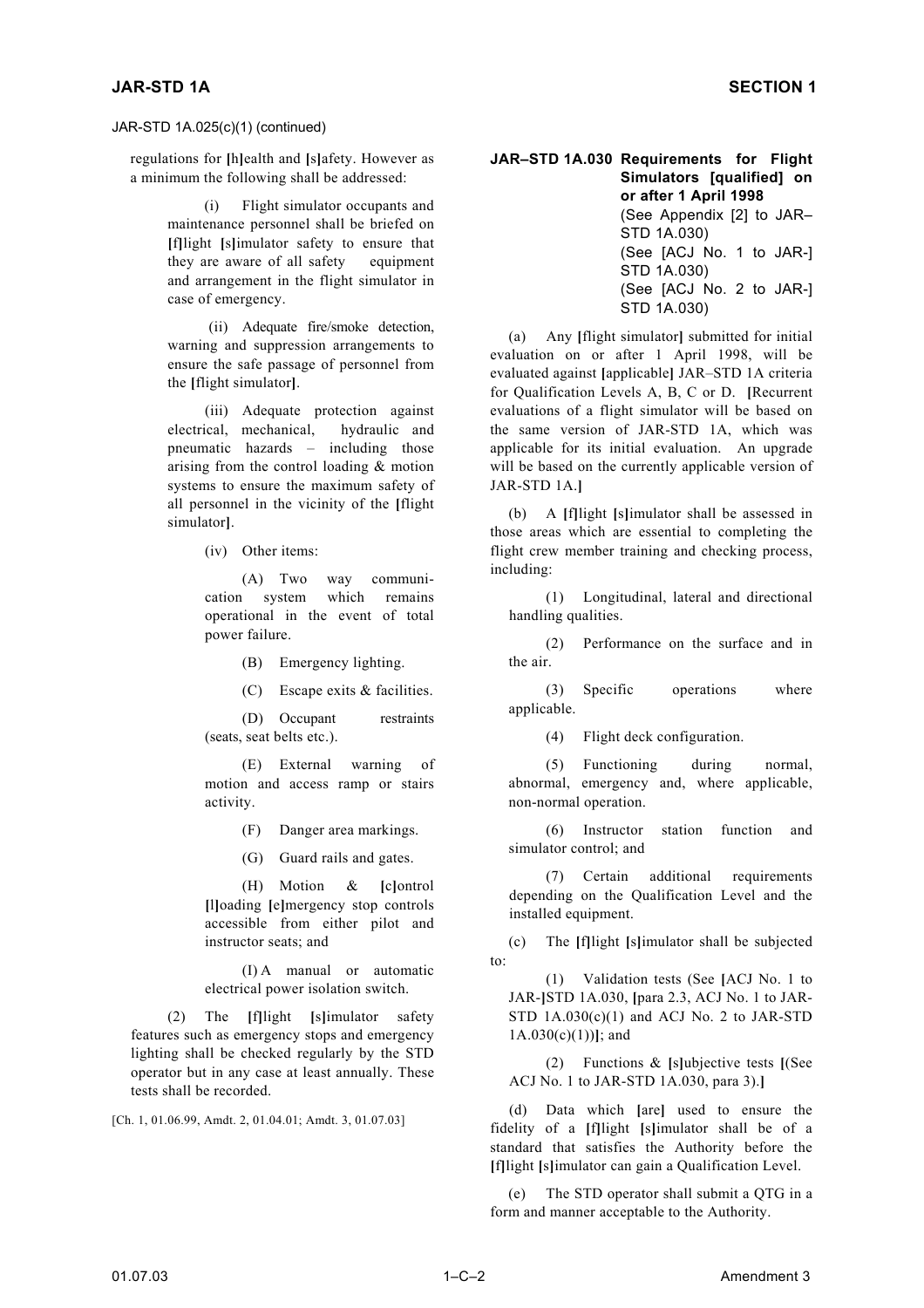(f) Upon completion of an initial or upgrade evaluation, and when all the discrepancies in the QTG have been addressed to the satisfaction of the Authority, the QTG is approved. After inclusion of the results of the tests witnessed by the Authority, the approved QTG becomes the Master QTG (MQTG), which is the basis for the **[**f**]**light **[**s**]**imulator qualification and subsequent recurrent **[**flight simulator**]** evaluations.

(g) The STD operator shall:

(1) Run the complete MQTG progressively between each annual evaluation by the Authority. Results shall be dated and retained in order to satisfy both the STD operator as well as the Authority that **[f]**light simulator standards are being maintained; and

(2) Establish a Configuration Control System to ensure the continued integrity of the hardware and software qualified.

[Ch. 1, 01.06.99; Amdt. 2, 01.04.01; Amdt. 3, 01.07.03]

### **JAR–STD 1A.035 Requirements for Flight Simulators approved or qualified before 1 April 1998**  (See **[**ACJ JAR-**]**STD 1A.035)

(a) Flight **[**s**]**imulators approved or qualified in accordance with national regulations of JAA Members States before 1 April 1998 either will be recategorised or will continue to maintain their approval under the Grandfather Rights provision, in accordance with sub-paragraphs (c) and (d) below.

(b) Recategorised **[**f**]**light **[**s**]**imulators will be qualified in accordance with JAR–STD 1A.030.

changes such as: (c) Flight **[**s**]**imulators that are not recategorised but that have a primary reference document used for their testing may be qualified by the Authority to an equivalent JAR–STD 1A Qualification Level, either AG, BG, CG or DG. These Qualification Levels refer to similar credits achieved by JAR–STD 1A Levels A, B, C & D. **[**An upgrade requires the recategorisation of the flight simulator.**]**

**[**s**]**imulator; and (1) To gain and maintain an equivalent Qualification Level, these **[**f**]**light **[**s**]**imulators shall be assessed in those areas which are essential to completing the flight crew member training and checking process, including:

(i) Longitudinal, lateral and directional handling qualities.

### JAR-STD 1A.030 (continued) JAR-STD 1A.035(c)(1) (continued)

(ii) Performance on the **[**ground**]** and in the air.

(iii) Specific operations where applicable.

(iv) Flight deck configuration.

(v) Functioning during normal, abnormal, emergency and, where applicable non-normal operation.

(vi) Instructor station function and simulator control; and

(vii) Additional requirements depending on the Qualification Level and the installed equipment.

(2) The **[**f**]**light **[**s**]**imulators shall be subjected to:

- (i) Validation **[**t**]**ests; and
- (ii) Functions and **[**s**]**ubjective Tests.

(d) Flight **[**s**]**imulators that are not recategorised and that do not have a primary reference document used for their testing shall be qualified by special arrangement. Such **[**f**]**light **[**s**]**imulators will be issued with Special Categories and shall be subjected to the same **[**f**]**unctions and **[**s**]**ubjective **[**t**]**ests referred to in sub-paragraph  $(c)(2)(ii)$  above. In addition any previously recognised **[**v**]**alidation **[**t**]**est shall be used.

[Ch. 1, 01.06.99, Amdt 2, 01.04.01; Amdt. 3, 01.07.03]

## **JAR–STD 1A.040 Changes to qualified Flight Simulators**

(a) *Requirement to notify major changes to a Flight Simulator.* The operator of a qualified STD shall inform the Authority of proposed major

(1) Aeroplane modifications which could affect **[**f**]**light **[**s**]**imulator **[**q**]**ualification.

(2) Flight **[**s**]**imulator hardware and/or software modifications which could affect the handling qualities, performances or system representations.

(3) Relocation of the **[**f**]**light

(4) Any deactivation of the **[**f**]**light **[**s**]**imulator.

The Authority may complete a special evaluation following major changes or when a **[**f**]**light **[**s**]**imulator appears not to be performing at its initial Qualification Level.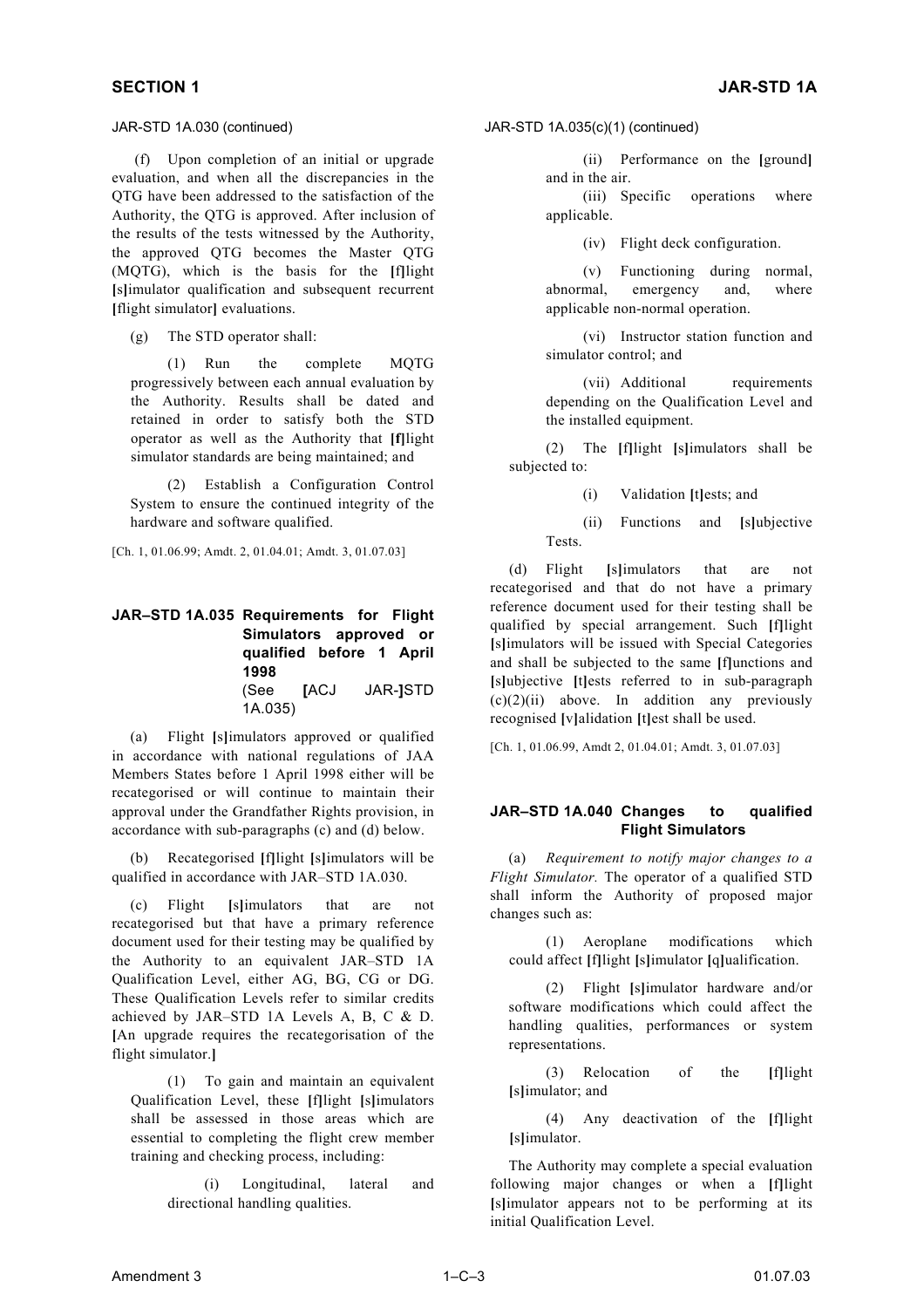### JAR-STD 1A.040 (continued)

(b) *Upgrade of a Flight Simulator.* A **[**f**]**light **[**s**]**imulators may be upgraded to a higher Qualification Level. Special evaluation is required before the award of a higher Level of Qualification.

(1) If an **[**u**]**pgrade is proposed the STD operator shall seek the advice of the Authority and give full details of the modifications. If the upgrade evaluation does not fall upon the anniversary of the original qualification date, a special evaluation is required to permit the flight simulator to continue to qualify even at the previous **[**Qualification**]** Level.

[Amdt. 3, 01.07.03] (2) In the case of a **[**flight**] [**s**]**imulators **[**f**]**light **[**s**]**imulators **[**u**]**pgrade, an STD operator shall run all **[**v**]**alidation **[**t**]**ests for the requested Qualification Level. Validation **[**t**]**est results offered in a test guide for previous **[**i**]**nitial or **[**u**]**pgrade evaluation shall not be used to validate simulator performance in a test guide offered for a current **[**u**]**pgrade.

(c) *Relocation of a Flight Simulator* the **[**f**]**light **[**s**]**imulator.

(1) In instances where a **[**f**]**light **[**s**]**imulator is moved to a new location, the Authority shall be advised before the planned activity along with a schedule of events related thereto.

(2) Prior to returning the simulator to service at the new location the STD operator shall perform at least one third of the **[**v**]**alidation **[**t**]**ests (if any) and, **[**f**]**unctions and **[**s**]**ubjective **[**t**]**ests to ensure that the **[**flight**]** simulator performance meets its original qualification standard. A copy of the test documentation shall be retained with the **[**flight**]** simulator records for review by the Authority.

At the discretion of the Authority, the **[**flight**]** simulator shall be subject to an evaluation in accordance with its original JAA qualification criteria.

(d) *Deactivation of a currently qualified [Flight S]imulator* INTENTIONALLY LEFT BLANK

(1) In the event a STD operator plans to remove a **[**f**]**light **[**s**]**imulator from active status for prolonged periods, the Authority shall be notified and suitable controls established for the period the **[**f**]**light **[**s**]**imulator is inactive.

(2) The STD operator shall agree a procedure with the Authority to ensure that the **[**f**]**light **[**s**]**imulator can be restored to active status at its original Qualification Level.

[Ch. 1, 01.06.99, Amdt 2, 01.04.01; Amdt. 3, 01.07.03]

#### **JAR–STD 1A.045 Interim Flight Simulator Qualification**  (See **[**ACJ **[ ]**STD 1A.045) **[ ]**

(a) In case of new aeroplane programmes, special arrangements shall be made to enable an interim Qualification Level to be achieved.

(b) Requirements, details relating to the issue, and the period of validity of an interim Qualification Level will be decided by the Authority.

## **JAR–STD 1A.050 Transferability of Flight Simulator Qualification**

(a) When there is a change of STD operator, the new operator shall advise the Authority in advance in order to agree upon a plan of transfer of

(b) At the discretion of the Authority, the **[**f**]**light **[**s**]**imulator shall be subject to an evaluation in accordance with its original JAA qualification criteria.

(c) Provided that the **[**f**]**light **[**s**]**imulator performs to its original standard, its original Qualification Level shall be restored.

[Ch. 1, 01.06.99, Amdt 2, 01.04.01; Amdt. 3, 01.07.03]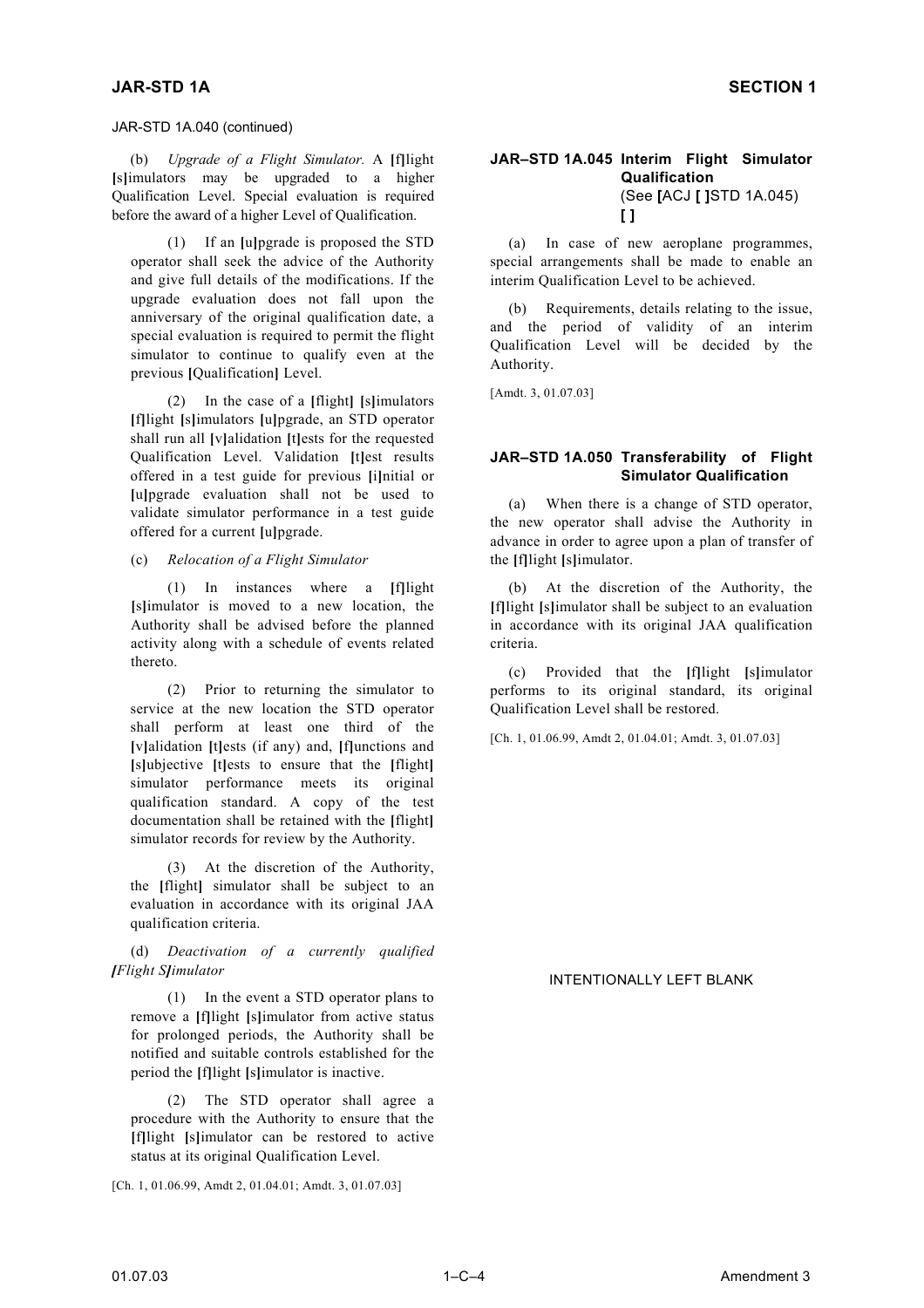### **Appendix 1 to JAR–STD 1A.030 [Minimum technical Requirements for Flight Simulator Qualification Levels]**

(a) This Appendix describes the minimum technical requirements for qualifying JAA [Level A, B, C and D flight simulators.]

(1) Each of those four levels carries an appropriate technical description and maximum training, checking and testing credits.

(2) The training, checking and testing credits do not imply an automatic level of approval for any flight simulator user.

(3) Table 1 indicates in broad terms the maximum credits possible for each technical Qualification Level. Specific requirements for the use of the aeroplane or flight simulator will be determined by the Authority. Specialised training courses (e.g. ETOPS, TCAS, AWOPS, **[**windshear**]** etc.) require an adequate standard of simulation which will be evaluated by the Authority.

(b) Certain flight simulator and visual system requirements included in this Appendix shall be supported with a statement of compliance (SOC) and, in some designated cases, an objective test. Compliance statements shall describe how the requirement was met, such as gear modelling approach, coefficient of friction sources, etc.

[Ch. 1, 01.06.99, Amdt 2, 01.04.01; Amdt. 3, 01.07.03]

## INTENTIONALLY LEFT BLANK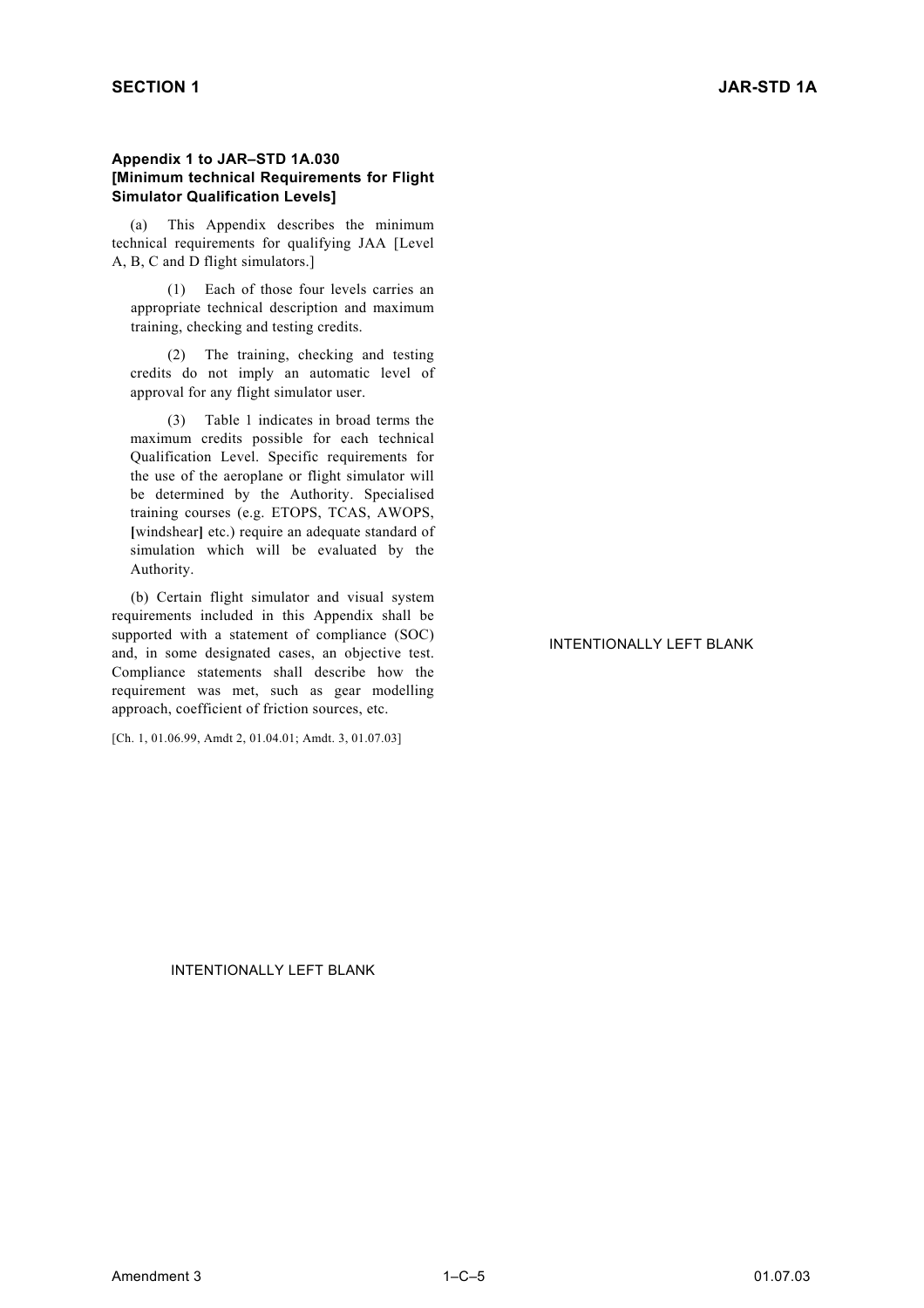| Table 1 - Minimum technical requirements for qualifying JAA Level A, B, C and D Flight Simulators |  |  |  |  |
|---------------------------------------------------------------------------------------------------|--|--|--|--|
|---------------------------------------------------------------------------------------------------|--|--|--|--|

| Qualification<br>Level | <b>General Technical Requirements</b>                                                                                                                                                                                                                                                                                                                                                                                                                                                                                                                                                                                                                                                                                                                                                                                                                                                                                                                                                                                                                                                                                                                                                                                                                                                                                                                  | <b>Maximum Credits</b>                                                                                                                                                                                                                                                                                                                                                   |
|------------------------|--------------------------------------------------------------------------------------------------------------------------------------------------------------------------------------------------------------------------------------------------------------------------------------------------------------------------------------------------------------------------------------------------------------------------------------------------------------------------------------------------------------------------------------------------------------------------------------------------------------------------------------------------------------------------------------------------------------------------------------------------------------------------------------------------------------------------------------------------------------------------------------------------------------------------------------------------------------------------------------------------------------------------------------------------------------------------------------------------------------------------------------------------------------------------------------------------------------------------------------------------------------------------------------------------------------------------------------------------------|--------------------------------------------------------------------------------------------------------------------------------------------------------------------------------------------------------------------------------------------------------------------------------------------------------------------------------------------------------------------------|
| A                      | The lowest level of flight simulator technical<br>complexity.<br>An enclosed full scale replica of the aeroplane<br>cockpit/flight deck including simulation of all systems,<br>instruments, navigational equipment, communications<br>and caution and warning systems.<br>An instructor's station with seat shall be provided as<br>shall be seats for the flight crewmembers and one seat<br>for inspectors/observers.<br>Control forces and displacement characteristics shall<br>correspond to that of the replicated aeroplane and they<br>shall respond in the same manner as the aeroplane<br>under the same flight conditions.<br>The use of class specific data tailored to the specific<br>aeroplane type with fidelity sufficient to meet the<br>objective tests, functions and subjective tests is<br>allowed. Generic ground effect and ground handling<br>models are permitted. Motion, visual and sound<br>systems sufficient to support the training, testing and<br>checking credits sought are required.<br>The visual system [shall] provide at least 45 degrees<br>horizontal and 30 degrees vertical field of view per<br>pilot. A night scene is acceptable.<br>The response to control inputs shall not be greater<br>than 300 milliseconds more than that experienced on<br>the aircraft.<br>Wind shear need not be simulated. | Suitable for:<br>$\overline{\phantom{0}}$<br>Crew procedures training.<br>$\overline{\phantom{0}}$<br>Instrument flight training.<br>Transition/conversion training, testing and<br>$\overline{\phantom{0}}$<br>checking except for take off and landing<br>manoeuvres.<br>Recurrent training, checking and testing (type<br>and instrument rating renewal/revalidation) |
| в                      | As for Level A plus:                                                                                                                                                                                                                                                                                                                                                                                                                                                                                                                                                                                                                                                                                                                                                                                                                                                                                                                                                                                                                                                                                                                                                                                                                                                                                                                                   | As for Level A plus:                                                                                                                                                                                                                                                                                                                                                     |
|                        | Validation flight test data shall be used as the basis<br>for flight and performance and systems<br>characteristics. Additionally ground handling and<br>aerodynamics programming to include ground effect<br>reaction and handling characteristics shall be derived<br>from validation flight test data.                                                                                                                                                                                                                                                                                                                                                                                                                                                                                                                                                                                                                                                                                                                                                                                                                                                                                                                                                                                                                                              | Recency of experience (three take-offs and<br>-<br>landings in 90 days).<br>Transition/conversion training for take-off and<br>-<br>landing manoeuvres.<br>Transition/conversion testing and checking except<br>$\overline{\phantom{0}}$<br>for take-offs and landings.                                                                                                  |
| C<br>D                 | The second highest [I]evel of [flight] simulator<br>performance.<br>As for Level B plus:<br>A daylight/twilight/night visual system is required with<br>[a] continuous, cross-cockpit, minimum collimated<br>visual field of view providing each pilot with 180<br>degrees horizontal and 40 degrees vertical field of<br>view.<br>A six axes motion system shall be provided.<br>The sound simulation shall include the sounds of<br>precipitation and other significant aeroplane noises<br>perceptible to the pilot and shall be able to reproduce<br>the sounds of a crash landing.<br>The response to control inputs shall not be greater<br>than 150 milliseconds more than that experienced on<br>the [aeroplane].<br>Wind shear simulation shall be provided.<br>The highest level of flight simulator performance.<br>As for Level C plus:                                                                                                                                                                                                                                                                                                                                                                                                                                                                                                    | As for Level B plus:<br>Transition/conversion testing and checking of<br>-<br>take- offs and landings for flight crewmembers<br>whose minimum experience level is defined by<br>the Authority.<br>As for Level C plus:                                                                                                                                                   |
|                        | There shall be complete fidelity of sounds and motion<br>buffets.                                                                                                                                                                                                                                                                                                                                                                                                                                                                                                                                                                                                                                                                                                                                                                                                                                                                                                                                                                                                                                                                                                                                                                                                                                                                                      | Transition/conversion testing and checking of<br>take-off and landings for flight crews, who may be<br>required to meet a minimum experience level<br>defined by the Authority.                                                                                                                                                                                          |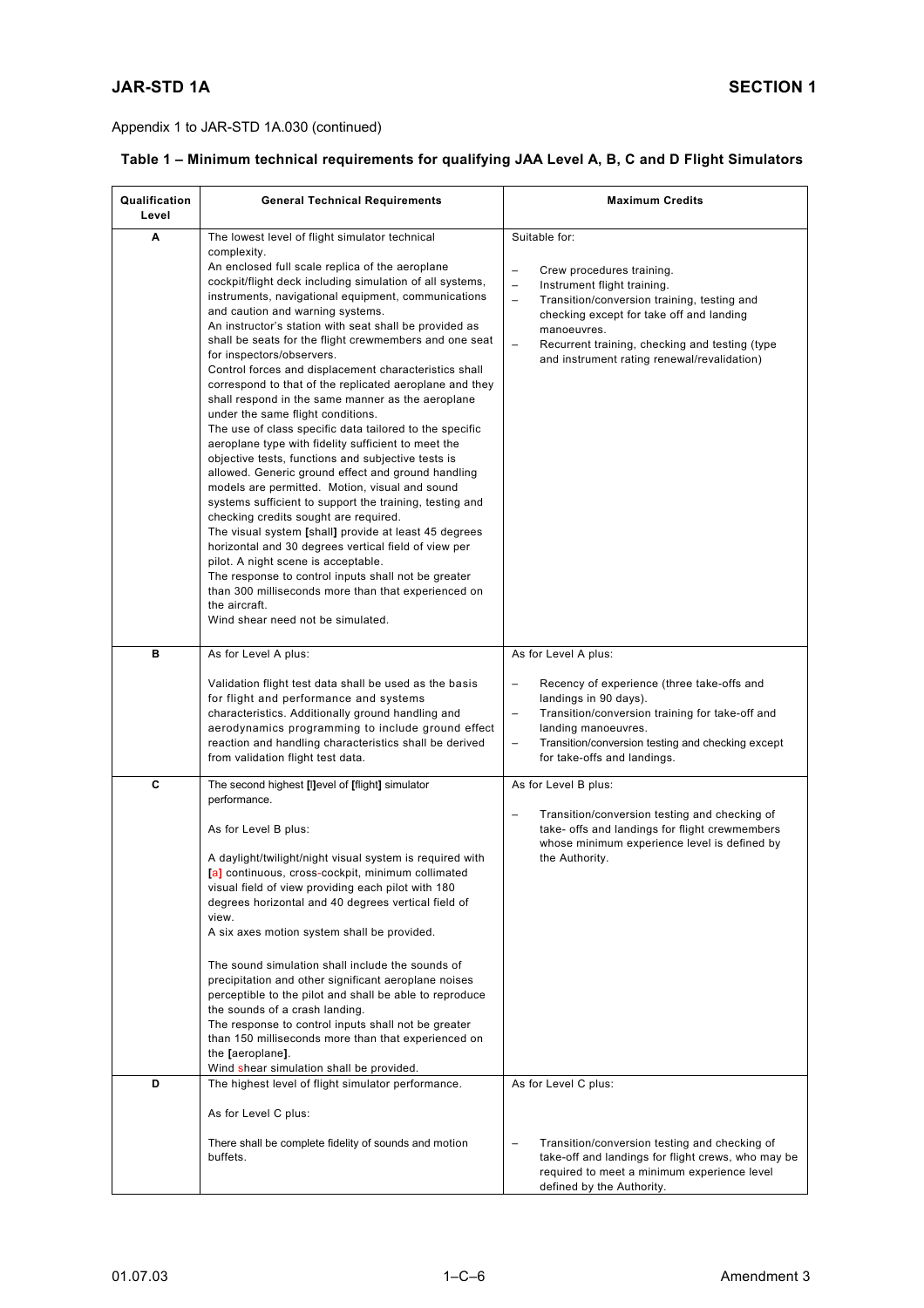### **Appendix 2 to JAR-STD 1A.030 Flight simulator standards**

1 General. This appendix describes the minimum flight simulator requirements for qualifying flight simulators to the required Qualification Levels. Certain requirements included in this section shall be supported with a statement of compliance (SOC) and, in some designated cases, an objective test. The SOC will describe how the requirement was met, such as gear modelling approach, coefficient of friction sources etc. The test results shall show that the requirement has been attained. In the following tabular listing of flight simulator standards, statements of compliance are indicated in the compliance column.

|    | FLIGHT SIMULATOR STANDARDS                                                                                                                                                                                                                                                                                                                                                                                                                                                                                                                    |              | <b>SIMULATOR</b><br><b>LEVEL</b> |               |              | <b>COMPLIANCE</b>                                                                                                                                                                                                                                                                                                                                                                                                                                                                                                                                                                                                                                                                                                                                                                                                                                    |
|----|-----------------------------------------------------------------------------------------------------------------------------------------------------------------------------------------------------------------------------------------------------------------------------------------------------------------------------------------------------------------------------------------------------------------------------------------------------------------------------------------------------------------------------------------------|--------------|----------------------------------|---------------|--------------|------------------------------------------------------------------------------------------------------------------------------------------------------------------------------------------------------------------------------------------------------------------------------------------------------------------------------------------------------------------------------------------------------------------------------------------------------------------------------------------------------------------------------------------------------------------------------------------------------------------------------------------------------------------------------------------------------------------------------------------------------------------------------------------------------------------------------------------------------|
|    |                                                                                                                                                                                                                                                                                                                                                                                                                                                                                                                                               | A            | B                                | $\mathcal{C}$ | D            |                                                                                                                                                                                                                                                                                                                                                                                                                                                                                                                                                                                                                                                                                                                                                                                                                                                      |
| a. | Flight deck, a full scale replica of the<br>aeroplane simulated.<br>Direction of movement of controls and<br>switches identical to that in the aeroplane.                                                                                                                                                                                                                                                                                                                                                                                     | $\checkmark$ | $\checkmark$                     | $\checkmark$  | $\checkmark$ | Flight deck observer seats are not<br>considered to be additional flight<br>crewmember duty stations and may<br>be omitted.                                                                                                                                                                                                                                                                                                                                                                                                                                                                                                                                                                                                                                                                                                                          |
|    | Equipment for operation of the cockpit<br>windows shall be included in the flight<br>simulator, but the actual windows need not<br>be operable.<br>The flight deck, for flight simulator purposes,<br>consists of all that space forward of a cross<br>section of the fuselage at the most extreme<br>aft setting of the pilots' seats.<br>Additional<br>required flight crewmember duty stations and<br>those required bulkheads aft of the pilot seats<br>are also considered part of the flight deck<br>and shall replicate the aeroplane. |              |                                  |               |              | Bulkheads containing items such as<br>switches.<br>circuit<br>breakers.<br>supplementary radio panels, etc. to<br>which the flight crew may require<br>access during any event after pre-<br>flight cockpit preparation is complete<br>are considered essential and may not<br>be omitted.<br>Bulkheads containing only items such<br>landing<br>gear<br>pin<br>storage<br>as<br>fire<br>compartments,<br>axes<br>or<br>extinguishers,<br>spare<br>light bulbs,<br>aircraft document pouches etc. are not<br>considered essential and may be<br>omitted. Such items, or reasonable<br>facsimile, shall still be available in<br>the flight simulator but may be<br>relocated to a suitable location as<br>near as practical to the original<br>position. Fire axes and any similar<br>purpose instruments need only be<br>represented in silhouette. |
| b. | Circuit breakers that affect procedures and/or<br>result in observable cockpit indications<br>properly located and functionally accurate.                                                                                                                                                                                                                                                                                                                                                                                                     | $\checkmark$ | $\checkmark$                     | ✓             | ✓            |                                                                                                                                                                                                                                                                                                                                                                                                                                                                                                                                                                                                                                                                                                                                                                                                                                                      |
| c. | Flight dynamics model that accounts for<br>various combinations of drag and thrust<br>normally encountered in flight corresponding<br>to actual flight conditions, including the effect<br>of change in aeroplane attitude, thrust, drag,<br>altitude, temperature, gross weight, moments<br>of inertia, centre of gravity location, and<br>configuration.                                                                                                                                                                                    | $\checkmark$ | $\checkmark$                     | $\checkmark$  | ✓            | For level 'A' flight simulators generic<br>ground handling, flare and touchdown<br>effect are acceptable.                                                                                                                                                                                                                                                                                                                                                                                                                                                                                                                                                                                                                                                                                                                                            |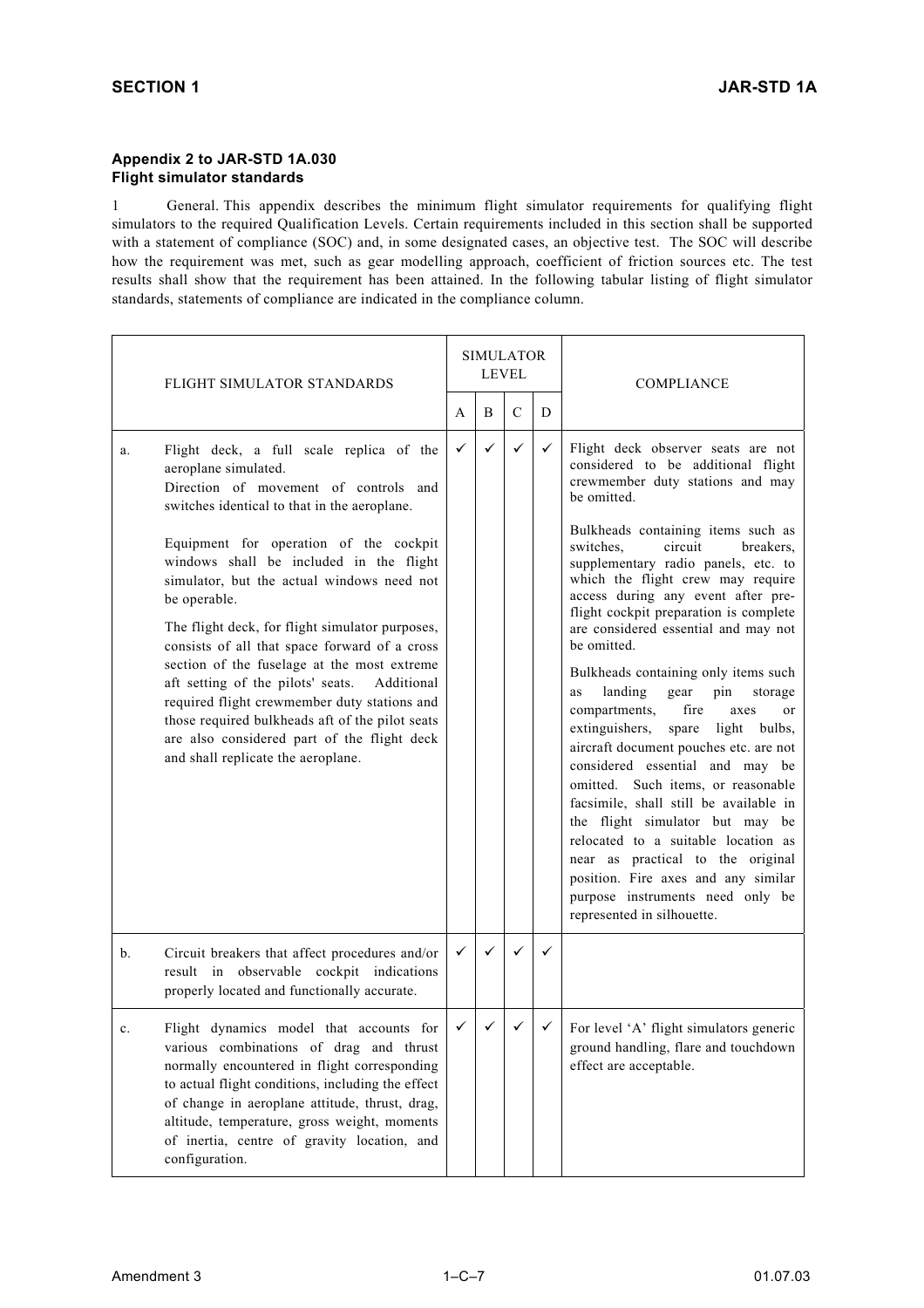|    | FLIGHT SIMULATOR STANDARDS                                                                                                                                                                                                                                                                                                                                                                                                                                                                                                                                                                                                                                                       | <b>SIMULATOR</b><br><b>LEVEL</b> |              |               |   | <b>COMPLIANCE</b> |
|----|----------------------------------------------------------------------------------------------------------------------------------------------------------------------------------------------------------------------------------------------------------------------------------------------------------------------------------------------------------------------------------------------------------------------------------------------------------------------------------------------------------------------------------------------------------------------------------------------------------------------------------------------------------------------------------|----------------------------------|--------------|---------------|---|-------------------|
|    |                                                                                                                                                                                                                                                                                                                                                                                                                                                                                                                                                                                                                                                                                  | A                                | B            | $\mathcal{C}$ | D |                   |
| d. | All relevant instrument indications involved<br>in the simulation of the applicable aeroplane<br>shall<br>automatically respond to<br>control<br>movement by a flight<br>crewmember or<br>induced<br>disturbance<br>the<br>simulated<br>to<br>aeroplane; e.g., turbulence or wind shear.                                                                                                                                                                                                                                                                                                                                                                                         | ✓                                | ✓            | ✓             | ✓ |                   |
| e. | Communications, navigation, and caution and<br>warning equipment corresponding to that<br>installed in the applicant's aeroplane with<br>operation within the tolerances prescribed for<br>the applicable airborne equipment.                                                                                                                                                                                                                                                                                                                                                                                                                                                    | $\checkmark$                     | $\checkmark$ |               | ✓ |                   |
| f. | In addition to the flight crewmember duty<br>suitable<br>stations,<br>three<br>seats<br>for<br>the<br>instructor/delegated examiner and Authority<br>inspector. The Authority will consider options<br>to this standard based on unique cockpit<br>configurations. These seats shall provide<br>adequate vision to the pilot's panel and<br>forward windows. Observer seats need not<br>represent those found in the aeroplane but<br>shall be adequately secured to the floor of the<br>flight simulator, fitted with positive restraint<br>devices and be of sufficient integrity to safely<br>restrain the occupant during any known or<br>predicted motion system excursion. | ✓                                | ✓            |               | ✓ |                   |
| g. | Flight simulator systems shall<br>simulate<br>applicable aeroplane system operation, both<br>on the ground and in flight. Systems shall be<br>operative to the extent that all normal,<br>abnormal,<br>and<br>operating<br>emergency<br>procedures can be accomplished.                                                                                                                                                                                                                                                                                                                                                                                                          | $\checkmark$                     | $\checkmark$ | ✓             | ✓ |                   |
| h. | Instructor controls shall enable the operator to<br>control all required system variables and<br>insert abnormal or emergency conditions in<br>the aeroplane systems.                                                                                                                                                                                                                                                                                                                                                                                                                                                                                                            | $\checkmark$                     | ✓            |               | ✓ |                   |
| i. | Control forces and control travel<br>shall<br>correspond to that of the replicated aeroplane.<br>Control forces shall react in the same manner<br>as in the aeroplane under the same flight<br>conditions.                                                                                                                                                                                                                                                                                                                                                                                                                                                                       | $\checkmark$                     |              |               | ✓ |                   |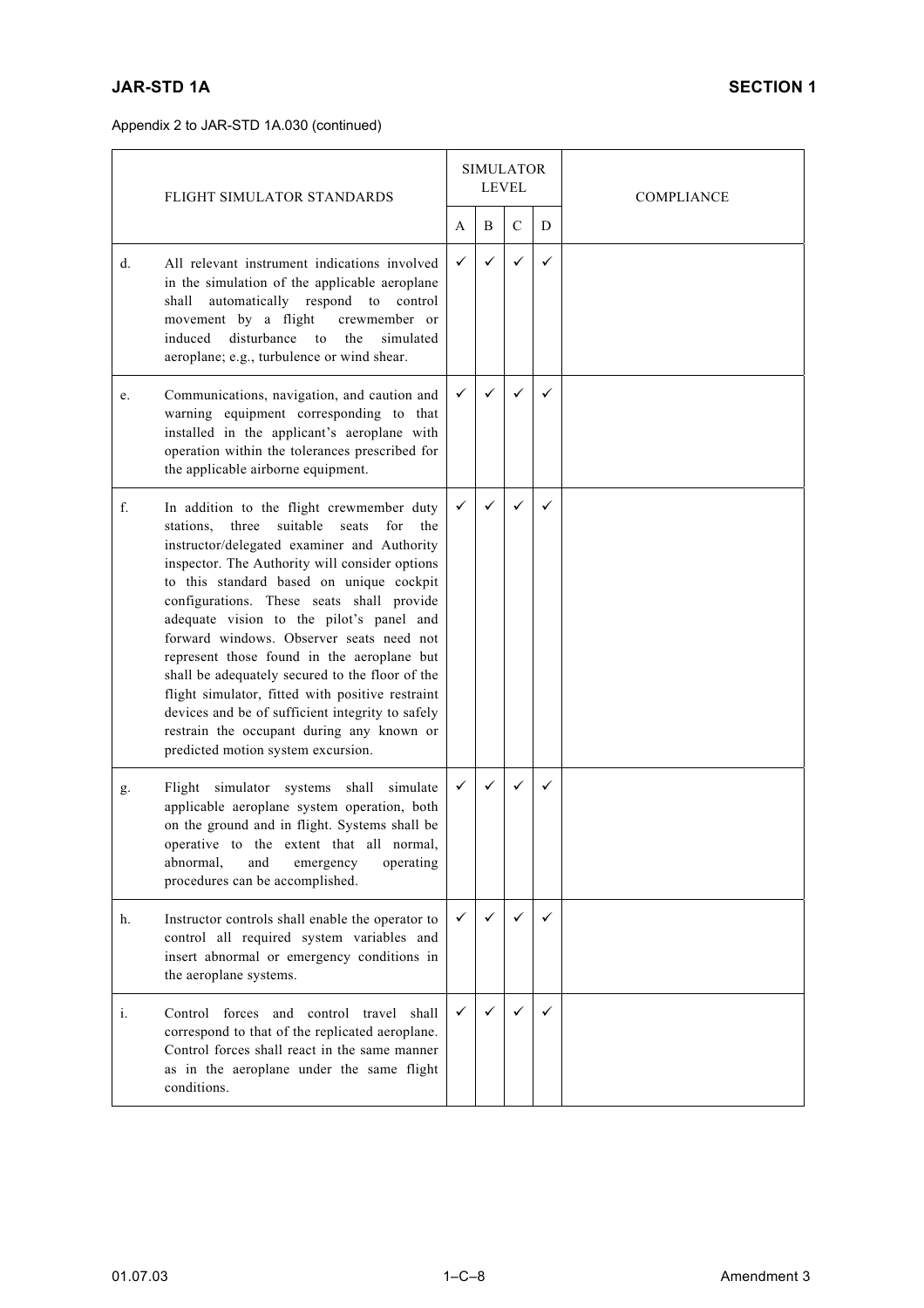|    | FLIGHT SIMULATOR STANDARDS                                                                                                                                                                                                                                                                                                                                                                                                                                                                                                          |              | <b>SIMULATOR</b><br><b>LEVEL</b> |               |   | <b>COMPLIANCE</b>                                                                                                                                                                                                            |  |
|----|-------------------------------------------------------------------------------------------------------------------------------------------------------------------------------------------------------------------------------------------------------------------------------------------------------------------------------------------------------------------------------------------------------------------------------------------------------------------------------------------------------------------------------------|--------------|----------------------------------|---------------|---|------------------------------------------------------------------------------------------------------------------------------------------------------------------------------------------------------------------------------|--|
|    |                                                                                                                                                                                                                                                                                                                                                                                                                                                                                                                                     | A            | B                                | $\mathcal{C}$ | D |                                                                                                                                                                                                                              |  |
| j. | Ground<br>handling<br>and<br>aerodynamic<br>programming shall include:                                                                                                                                                                                                                                                                                                                                                                                                                                                              | $\checkmark$ | $\checkmark$                     | $\checkmark$  | ✓ | Statement of Compliance required.<br>Tests required.                                                                                                                                                                         |  |
|    | Ground Effect. For example: round-<br>(1)<br>out, flare, and touchdown. This requires<br>data on lift, drag, pitching moment,<br>trim, and power ground effect.                                                                                                                                                                                                                                                                                                                                                                     |              |                                  |               |   | For Level 'A' flight simulators,<br>generic ground handling may be<br>represented to the extent that allows<br>turns within the confines of the<br>runway and adequate control on the<br>landing and roll-out from a cross - |  |
|    | Ground reaction – reaction of the<br>(2)<br>aeroplane upon contact with the runway<br>landing<br>to<br>include<br>during<br>strut<br>deflections, tyre friction, side forces,<br>and other appropriate data, such as<br>weight and speed, necessary to identify<br>the flight condition and configuration.                                                                                                                                                                                                                          |              |                                  |               |   | wind landing.                                                                                                                                                                                                                |  |
|    | Ground handling characteristics<br>(3)<br>steering inputs to include crosswind,<br>braking, thrust reversing, deceleration<br>and turning radius.                                                                                                                                                                                                                                                                                                                                                                                   |              |                                  |               |   |                                                                                                                                                                                                                              |  |
| k. | Windshear models shall provide training in<br>the specific skills required for recognition of<br>wind shear phenomena and execution of<br>recovery manoeuvres. Such models shall be<br>representative of measured or<br>accident<br>derived<br>winds.<br>include<br>but<br>may<br>simplifications which ensure repeatable<br>encounters. For example, models may consist<br>of independent variable winds in multiple<br>simultaneous components. Wind models shall<br>be available for the following critical phases<br>of flight: |              |                                  | ✓             | ✓ | Tests required.<br>See ACJ No 1 to JAR-STD 1A.030,<br>para 2.3, g.                                                                                                                                                           |  |
|    | Prior to take-off rotation<br>(1)<br>At lift-off<br>(2)<br>During initial climb<br>(3)<br>Short final approach<br>(4)                                                                                                                                                                                                                                                                                                                                                                                                               |              |                                  |               |   |                                                                                                                                                                                                                              |  |
| 1. | Instructor controls for environmental effects<br>including wind speed and direction shall be<br>provided.                                                                                                                                                                                                                                                                                                                                                                                                                           | ✓            | $\checkmark$                     | ✓             | ✓ |                                                                                                                                                                                                                              |  |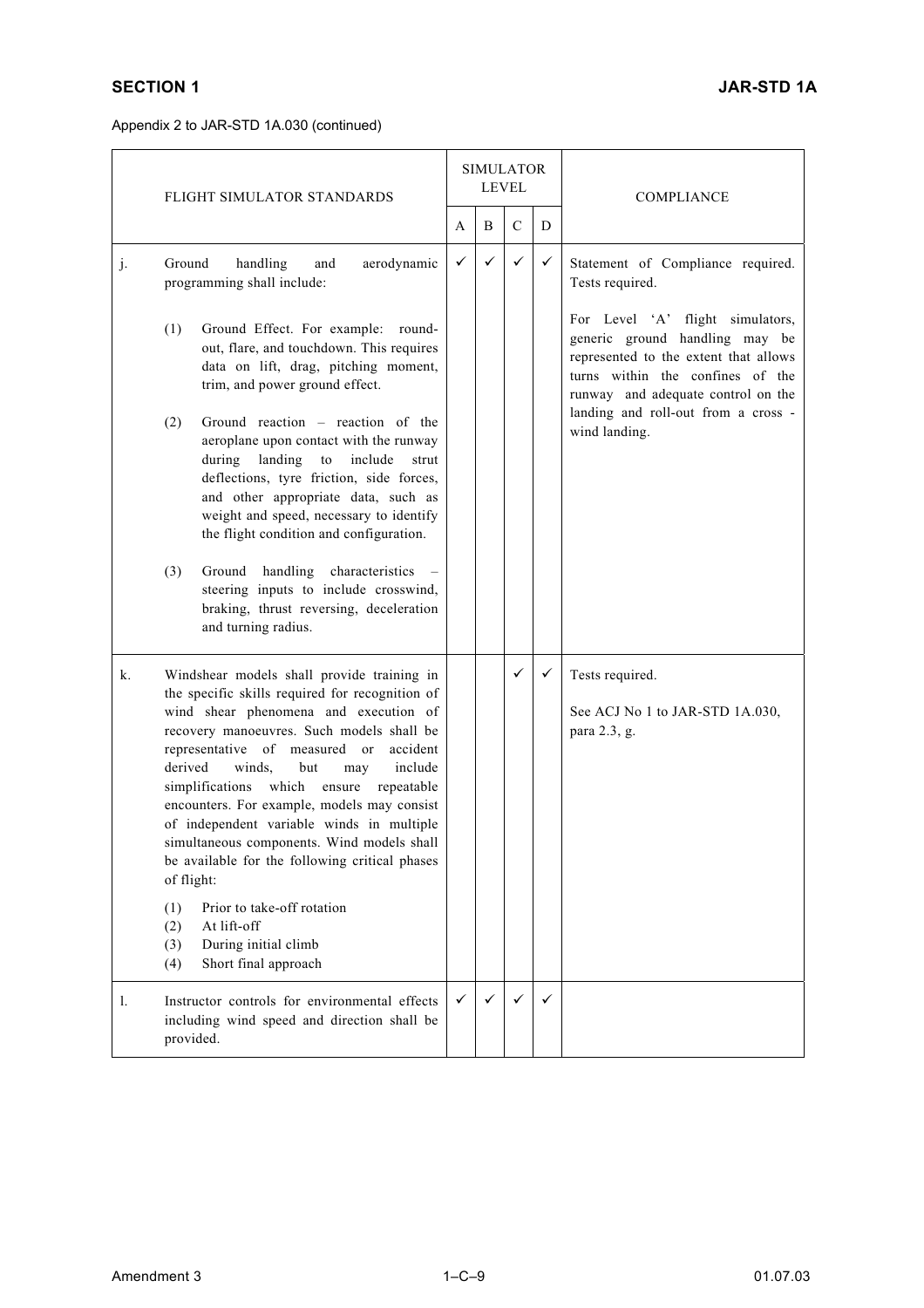| FLIGHT SIMULATOR STANDARDS |                                                                                                                                                                                                                                                                                                  |              | <b>SIMULATOR</b> | <b>LEVEL</b>  |   | <b>COMPLIANCE</b>                                                                                                                                |  |  |
|----------------------------|--------------------------------------------------------------------------------------------------------------------------------------------------------------------------------------------------------------------------------------------------------------------------------------------------|--------------|------------------|---------------|---|--------------------------------------------------------------------------------------------------------------------------------------------------|--|--|
|                            |                                                                                                                                                                                                                                                                                                  | $\mathsf{A}$ | B                | $\mathcal{C}$ | D |                                                                                                                                                  |  |  |
| m <sub>1</sub>             | Stopping and directional control forces shall<br>be representative for at least the following<br>runway conditions based on aeroplane related<br>data:<br>(1)<br>Dry<br>Wet<br>(2)<br>(3)<br>Icy<br>Patchy wet<br>(4)<br>Patchy icy<br>(5)<br>Wet on rubber residue in touchdown<br>(6)<br>zone. |              |                  | $\checkmark$  | ✓ | Statement of Compliance required.<br>Objective Tests required for (1), (2),<br>$(3)$ , Subjective check for $(4)$ , $(5)$ , $(6)$ .              |  |  |
| n.                         | Brake and tyre failure dynamics (including<br>antiskid) and decreased brake efficiency due<br>to brake temperatures shall be representative<br>and based on aeroplane related data.                                                                                                              |              |                  | ✓             | ✓ | Statement of Compliance required.<br>Subjective test is required for<br>decreased braking efficiency due to<br>brake temperature, if applicable. |  |  |
| 0.                         | quickly<br>effectively<br>and<br>for<br>A<br>means<br>conducting daily testing of flight simulator<br>programming and hardware shall be available.                                                                                                                                               |              |                  | ✓             | ✓ | Statement of Compliance required.                                                                                                                |  |  |
| p.                         | Flight simulator computer capacity, accuracy,<br>resolution, and dynamic response shall be<br>sufficient to fully support the overall flight<br>simulator fidelity.                                                                                                                              | $\checkmark$ | ✓                | ✓             | ✓ | Statement of Compliance required.                                                                                                                |  |  |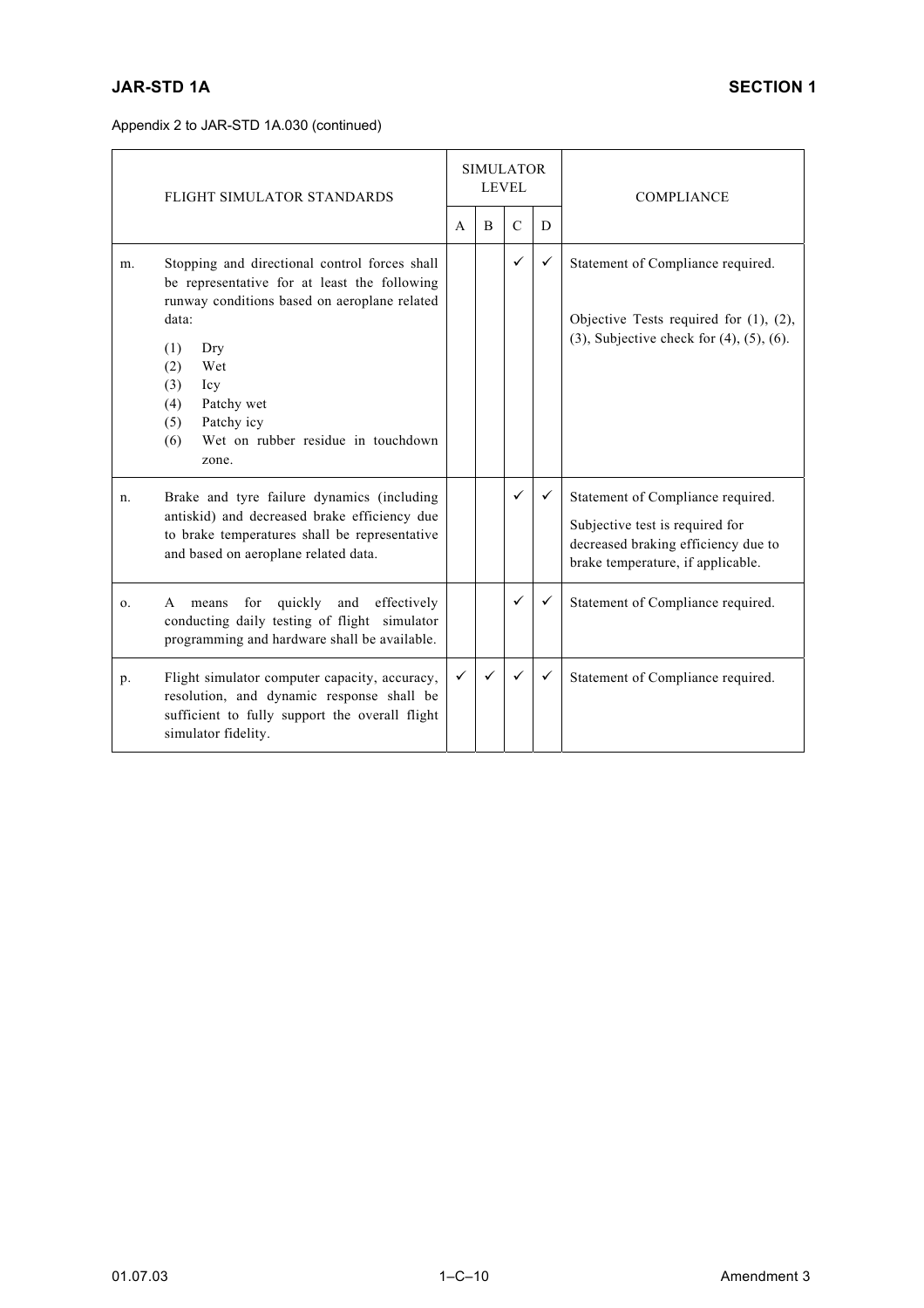|    | FLIGHT SIMULATOR STANDARDS                                                                                                                                                                                                                                                                                                                                                                                                                                                                                                                                                                                                                                                                                                                                                   |   | <b>SIMULATOR</b><br>LEVEL |               |   | <b>COMPLIANCE</b> |
|----|------------------------------------------------------------------------------------------------------------------------------------------------------------------------------------------------------------------------------------------------------------------------------------------------------------------------------------------------------------------------------------------------------------------------------------------------------------------------------------------------------------------------------------------------------------------------------------------------------------------------------------------------------------------------------------------------------------------------------------------------------------------------------|---|---------------------------|---------------|---|-------------------|
|    |                                                                                                                                                                                                                                                                                                                                                                                                                                                                                                                                                                                                                                                                                                                                                                              | A | B                         | $\mathcal{C}$ | D |                   |
| q. | Control feel dynamics shall replicate the<br>aeroplane simulated.                                                                                                                                                                                                                                                                                                                                                                                                                                                                                                                                                                                                                                                                                                            |   |                           | $\checkmark$  | ✓ | Tests required.   |
|    | Free response of the controls shall match that<br>of the aeroplane within the tolerances<br>specified. Initial and upgrade evaluations will<br>include control free response (pitch, roll and<br>yaw controller) measurements recorded at the<br>controls. The measured responses shall<br>correspond to those of the aeroplane in take-<br>off, cruise, and landing configurations.<br>For aeroplanes with irreversible control<br>1)<br>systems,<br>measurements<br>may<br>be<br>obtained on the ground if proper pitot<br>static inputs are provided to represent<br>conditions typical of those encountered<br>in flight. Engineering validation or<br>aeroplane manufacturer rationale will<br>be submitted as justification to ground<br>test or omit a configuration. |   |                           |               |   |                   |
|    | For flight simulators requiring static<br>(2)<br>and dynamic tests at the controls,<br>special test fixtures will not be required<br>during initial evaluation if the STD<br>operator's MQTG shows both text<br>fixture results and alternate test method<br>results such as computer data plots,<br>which were obtained concurrently.<br>Repetition of the alternate method<br>during initial evaluation may then<br>satisfy this requirement.                                                                                                                                                                                                                                                                                                                              |   |                           |               |   |                   |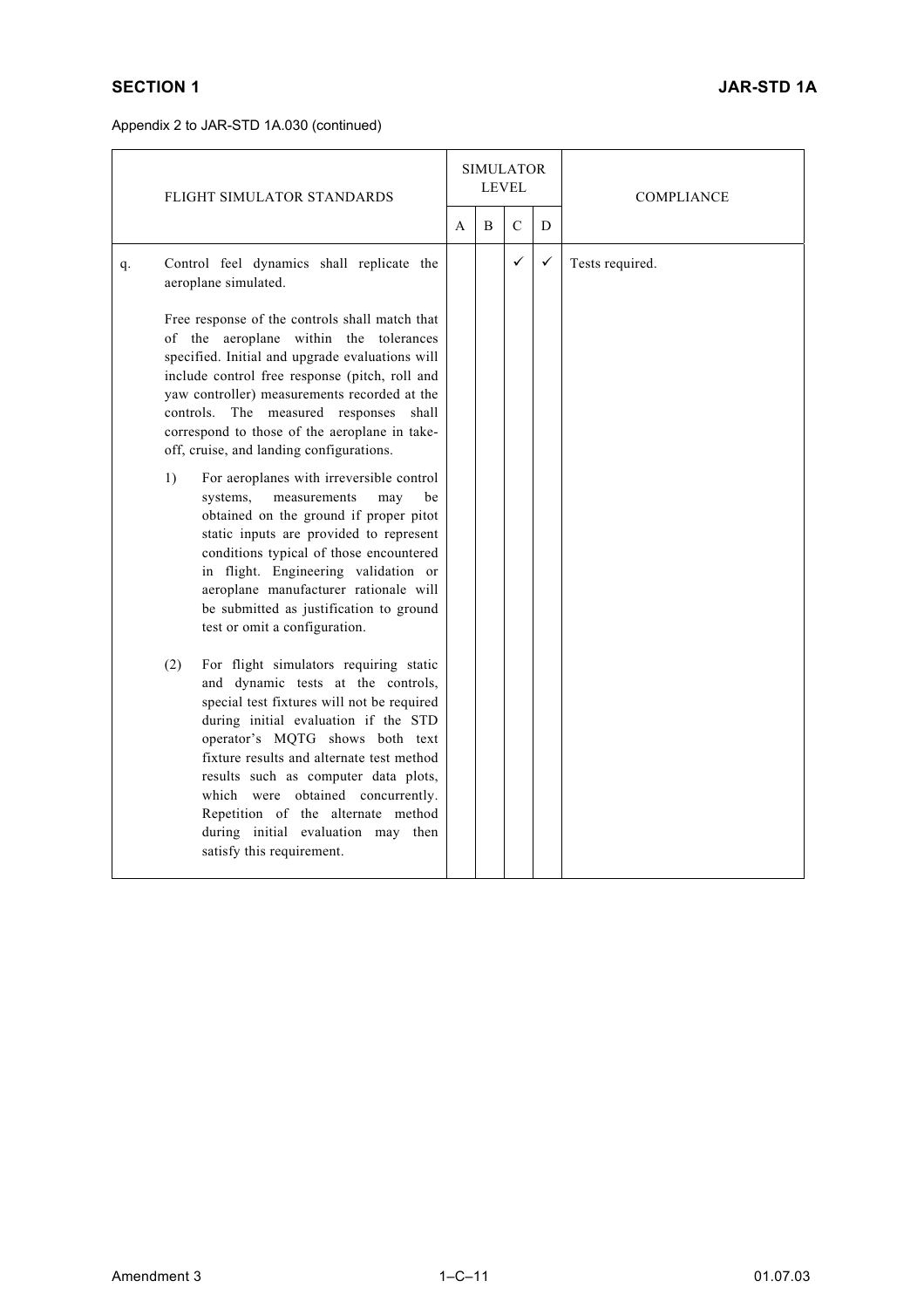|    | FLIGHT SIMULATOR STANDARDS                                                                                                                                                                                                                                                                                                                                                                                                                                                                                                                                                                                                                                                                                                                                                                                                                                                                                                                                                                                                                                                                                                                                                                                                                                                                                                                             |              | <b>SIMULATOR</b><br><b>LEVEL</b> |              |   | <b>COMPLIANCE</b>                                                                                                    |
|----|--------------------------------------------------------------------------------------------------------------------------------------------------------------------------------------------------------------------------------------------------------------------------------------------------------------------------------------------------------------------------------------------------------------------------------------------------------------------------------------------------------------------------------------------------------------------------------------------------------------------------------------------------------------------------------------------------------------------------------------------------------------------------------------------------------------------------------------------------------------------------------------------------------------------------------------------------------------------------------------------------------------------------------------------------------------------------------------------------------------------------------------------------------------------------------------------------------------------------------------------------------------------------------------------------------------------------------------------------------|--------------|----------------------------------|--------------|---|----------------------------------------------------------------------------------------------------------------------|
|    |                                                                                                                                                                                                                                                                                                                                                                                                                                                                                                                                                                                                                                                                                                                                                                                                                                                                                                                                                                                                                                                                                                                                                                                                                                                                                                                                                        | A            | B                                | $\mathsf{C}$ | D |                                                                                                                      |
| r. | Relative response of the visual system,<br>cockpit instruments and initial motion system<br>response shall be coupled closely to provide<br>integrated sensory cues.<br>Visual scene<br>changes from steady state disturbance (i.e. the<br>start of the scan of the first video field<br>containing different information) shall occur<br>within the system dynamic response limit of<br>150 milliseconds. Motion onset shall also<br>occur within the system dynamic response<br>limit of 150 milliseconds. Motion onset shall<br>occur before the start of the scan of the first<br>video field containing different information<br>but shall occur before the end of the scan of<br>the same video field. The test to determine<br>compliance with these requirements shall<br>include simultaneously recording the output<br>from the pilot's pitch, roll and yaw<br>controllers, the output from the accelerometer<br>attached to the motion system platform<br>located at an acceptable location near the<br>pilot's seats, the output signal to the visual<br>system display (including visual system<br>analog delays), and the output signal to the<br>pilot's attitude indicator or an equivalent test<br>approved by the Authority.<br>The following two methods are acceptable<br>means to prove compliance with the above<br>requirement: | $\checkmark$ | $\checkmark$                     | $\checkmark$ | ✓ | Tests required.<br>For Level 'A' $\&$ 'B' flight simulators<br>the maximum permissible delay is<br>300 milliseconds. |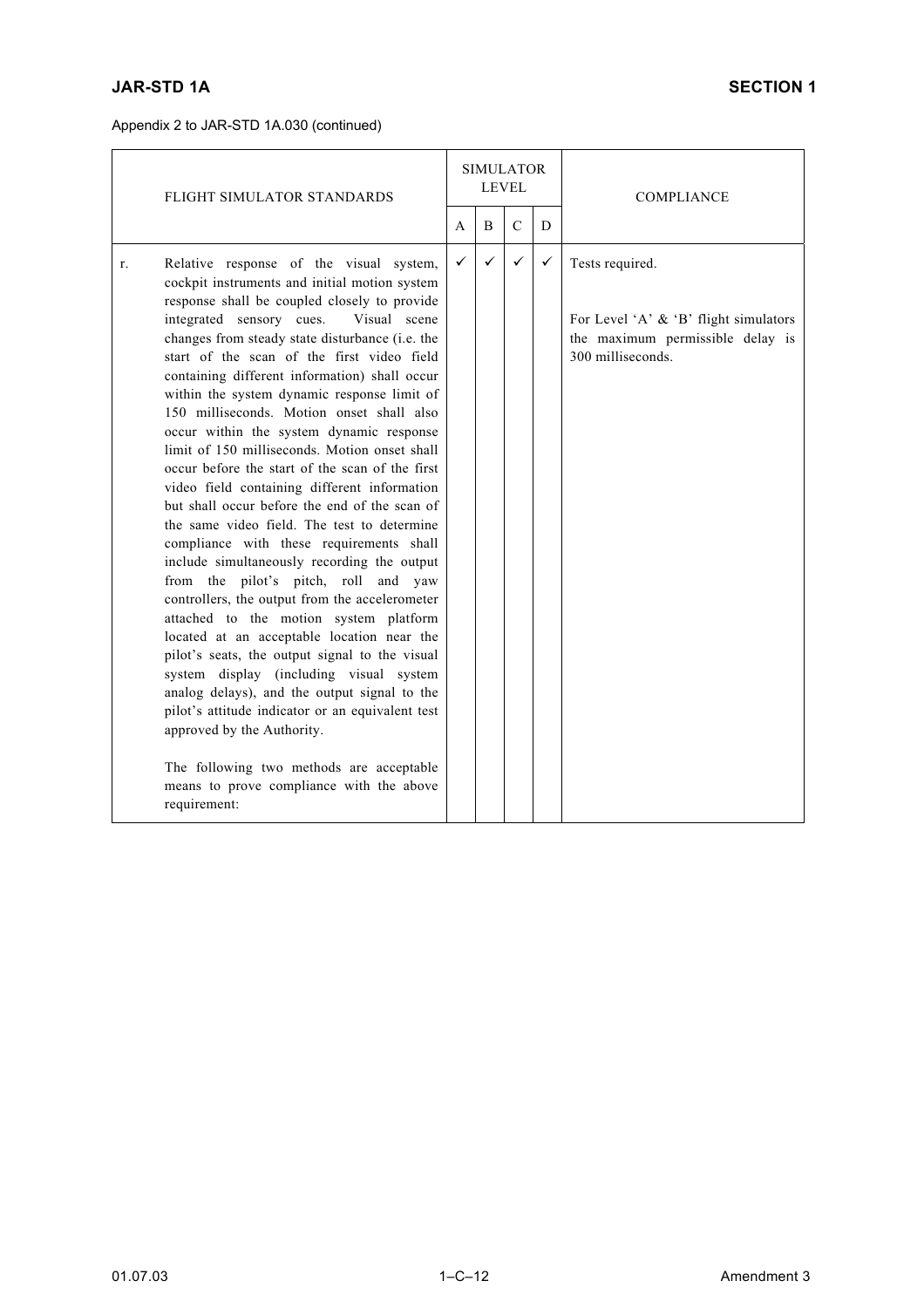|    | FLIGHT SIMULATOR STANDARDS                                                                                                                                                                                                                                                                                                                                                                                                                                                                                                                                                                                                                                                                                                                                                                                                                                                                                                                                                                                                                              |  | <b>SIMULATOR</b><br><b>LEVEL</b> |             |   | <b>COMPLIANCE</b>                                                                                                                       |
|----|---------------------------------------------------------------------------------------------------------------------------------------------------------------------------------------------------------------------------------------------------------------------------------------------------------------------------------------------------------------------------------------------------------------------------------------------------------------------------------------------------------------------------------------------------------------------------------------------------------------------------------------------------------------------------------------------------------------------------------------------------------------------------------------------------------------------------------------------------------------------------------------------------------------------------------------------------------------------------------------------------------------------------------------------------------|--|----------------------------------|-------------|---|-----------------------------------------------------------------------------------------------------------------------------------------|
|    |                                                                                                                                                                                                                                                                                                                                                                                                                                                                                                                                                                                                                                                                                                                                                                                                                                                                                                                                                                                                                                                         |  | B                                | $\mathbf C$ | D |                                                                                                                                         |
| r. | (continued)                                                                                                                                                                                                                                                                                                                                                                                                                                                                                                                                                                                                                                                                                                                                                                                                                                                                                                                                                                                                                                             |  |                                  |             |   |                                                                                                                                         |
|    | (1) Transport Delay: A transport delay test<br>may be used to demonstrate that the flight<br>simulator system response does not exceed<br>150 milliseconds. This test shall measure all<br>the delay encountered by a step signal<br>migrating from the pilot's control through the<br>control loading electronics and interfacing<br>through all the simulation software modules<br>in the correct order, using a handshaking<br>protocol, finally through the normal output<br>interfaces to the motion system, to the visual<br>system and instrument displays. A recordable<br>start time for the test shall be provided by a<br>pilot flight control input. The test mode shall<br>permit normal computation time to be<br>consumed and shall not alter the flow of<br>information through the hardware/software<br>system.<br>The transport delay of the system is then the<br>time between control input and the individual<br>hardware responses. It need only be measured<br>once in each axis.<br>(2) Latency: The visual system, flight deck |  |                                  |             |   | For Level 'A' & 'B' flight simulators<br>the maximum permissible delay is<br>300 milliseconds.<br>For Level 'A' & 'B' flight simulators |
|    | initial<br>motion system<br>instruments<br>and<br>response shall respond to abrupt pitch, roll<br>and yaw inputs from the pilot's position<br>within 150 milliseconds of the time, but not<br>before the time, when the aeroplane would<br>respond under the same conditions.<br>The<br>objective of the test is to compare the<br>recorded response of the flight simulator to<br>that of the actual aeroplane data in the take-<br>off, cruise and landing configuration for rapid<br>control inputs in all three rotational axes. The<br>intent is to verify that the flight simulator<br>system response does not exceed<br>150<br>milliseconds (this does not include aeroplane<br>response time as per the manufacturer's data)<br>and that the motion and visual cues relate to<br>actual aeroplane responses. For aeroplane<br>response, acceleration in the appropriate<br>corresponding rotational axis is preferred.                                                                                                                         |  |                                  |             |   | the maximum permissible delay is<br>300 milliseconds.                                                                                   |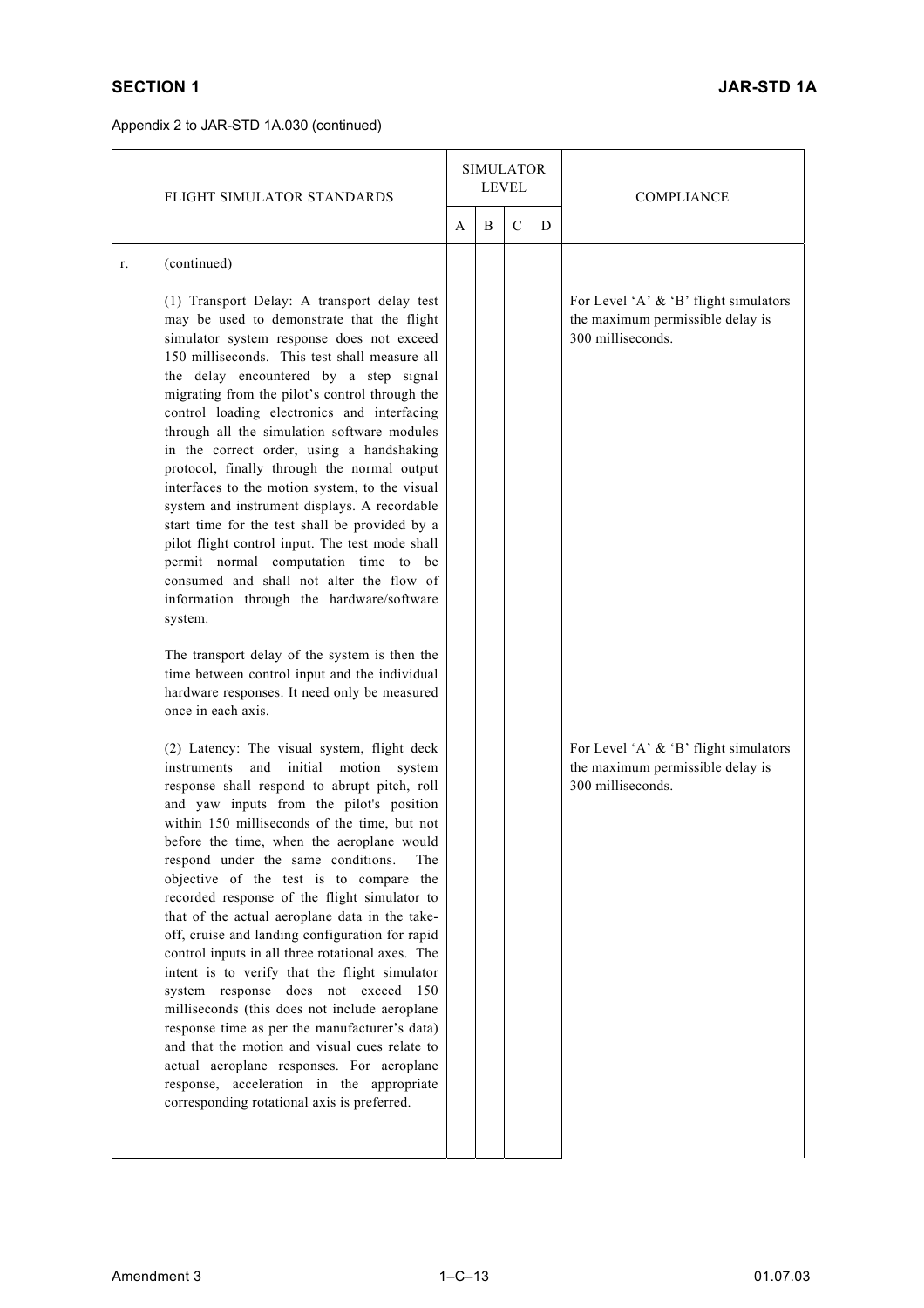|    | FLIGHT SIMULATOR STANDARDS                                                                                                                                                                                                                                                                                                                                                                                                                           |              | <b>SIMULATOR</b><br><b>LEVEL</b> |               |   | <b>COMPLIANCE</b>                                                                                                                                                                                                                                                                                                                                                       |
|----|------------------------------------------------------------------------------------------------------------------------------------------------------------------------------------------------------------------------------------------------------------------------------------------------------------------------------------------------------------------------------------------------------------------------------------------------------|--------------|----------------------------------|---------------|---|-------------------------------------------------------------------------------------------------------------------------------------------------------------------------------------------------------------------------------------------------------------------------------------------------------------------------------------------------------------------------|
|    |                                                                                                                                                                                                                                                                                                                                                                                                                                                      | A            | B                                | $\mathcal{C}$ | D |                                                                                                                                                                                                                                                                                                                                                                         |
| S. | Aerodynamic modelling shall be provided.<br>This shall include, for aeroplanes issued an<br>original type certificate after June 1980, low<br>altitude level flight ground effect, Mach effect<br>at high altitude, normal and reverse dynamic<br>thrust effect on control surfaces, aeroelastic<br>representations, and representations of non-<br>linearities due to sideslip based on aeroplane<br>flight test data provided by the manufacturer. |              |                                  | $\checkmark$  | ✓ | Statement of Compliance required.<br>Mach<br>effect.<br>aeroelastic<br>representations, and non-linearities<br>due to sideslip are normally included<br>in the flight simulator aerodynamic<br>model. The Statement of Compliance<br>shall address each of these items.<br>Separate tests for thrust effects and a<br>Statement<br>of<br>Compliance<br>are<br>required. |
| t. | effects of<br>Modelling that includes<br>the<br>airframe and engine icing.                                                                                                                                                                                                                                                                                                                                                                           |              |                                  | ✓             | ✓ | Statement of Compliance required.<br>SOC shall describe the effects that<br>provide training in the specific skills<br>required for recognition of icing<br>phenomena<br>and<br>execution<br>of<br>recovery.                                                                                                                                                            |
| u. | Aerodynamic and ground reaction modelling<br>for the effects of reverse thrust on directional<br>control shall be provided.                                                                                                                                                                                                                                                                                                                          |              | $\checkmark$                     |               | ✓ | Statement of Compliance required.                                                                                                                                                                                                                                                                                                                                       |
| V. | Realistic aeroplane mass properties, including<br>mass, centre of gravity and moments of inertia<br>as a function of payload and fuel loading shall<br>be implemented.                                                                                                                                                                                                                                                                               | ✓            | ✓                                | ✓             | ✓ | Statement of Compliance required at<br>initial evaluation. SOC shall include<br>a range of tabulated target values to<br>enable a demonstration of the mass<br>properties model to be conducted<br>from the instructor's station.                                                                                                                                       |
| W. | Self-testing for flight simulator hardware and<br>programming to determine compliance with<br>the flight simulator performance tests shall be<br>provided. Evidence of testing shall include<br>flight<br>simulator<br>number,<br>date,<br>time.<br>conditions, tolerances, and the appropriate<br>dependent variables portrayed in comparison<br>with the aeroplane standard.                                                                       |              |                                  | ✓             | ✓ | Statement of Compliance required.<br>Tests required.                                                                                                                                                                                                                                                                                                                    |
| X. | Timely and permanent update of flight<br>simulator<br>hardware<br>and<br>programming<br>aeroplane<br>modification<br>subsequent<br>to<br>sufficient for the Qualification Level sought.                                                                                                                                                                                                                                                              | ✓            | ✓                                | ✓             | ✓ |                                                                                                                                                                                                                                                                                                                                                                         |
| у. | Daily preflight documentation either in the<br>daily log or in a location easily accessible for<br>review is required.                                                                                                                                                                                                                                                                                                                               | $\checkmark$ | ✓                                | ✓             | ✓ |                                                                                                                                                                                                                                                                                                                                                                         |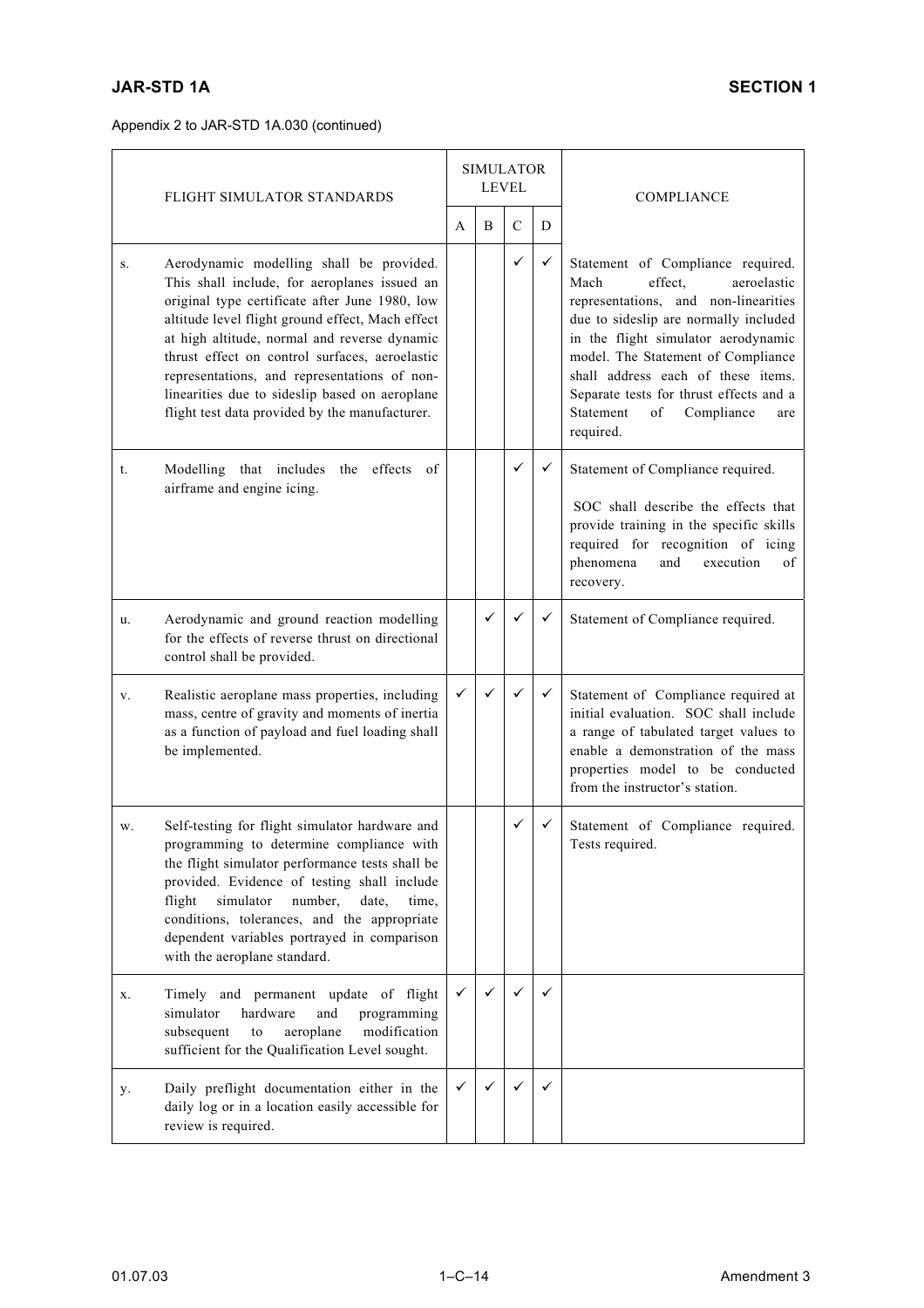2 Motion system

|    |     | FLIGHT SIMULATOR STANDARDS                                                                                                                                                                                                                                                     |   | <b>SIMULATOR</b><br><b>LEVEL</b> |               |   | <b>COMPLIANCE</b>                                                                                             |
|----|-----|--------------------------------------------------------------------------------------------------------------------------------------------------------------------------------------------------------------------------------------------------------------------------------|---|----------------------------------|---------------|---|---------------------------------------------------------------------------------------------------------------|
|    |     |                                                                                                                                                                                                                                                                                | A | B                                | $\mathcal{C}$ | D |                                                                                                               |
| a. |     | Motion cues as perceived by the pilot shall be<br>$% \left( \left( \mathcal{A},\mathcal{A}\right) \right) =\left( \mathcal{A},\mathcal{A}\right)$ of<br>the<br>aeroplane,<br>representative<br>e.g.<br>touchdown cues shall be a function of the<br>simulated rate of descent. | ✓ | $\checkmark$                     | $\checkmark$  | ✓ |                                                                                                               |
| b. | (1) | A motion system shall:<br>Provide sufficient cueing, which may<br>be of a generic nature to accomplish the<br>required tasks.                                                                                                                                                  | ✓ |                                  |               |   | Statement of Compliance required.<br>Tests required.                                                          |
|    | (2) | Have a minimum of 3 degrees of<br>freedom (pitch, roll & heave).                                                                                                                                                                                                               |   | ✓                                |               |   |                                                                                                               |
|    | (3) | Produce cues at least equivalent to<br>those of a six-degrees-of-freedom<br>synergistic platform motion system.                                                                                                                                                                |   |                                  | ✓             | ✓ |                                                                                                               |
| c. |     | A means of recording the motion response<br>time as required.                                                                                                                                                                                                                  | ✓ | ✓                                | $\checkmark$  | ✓ |                                                                                                               |
| d. | (1) | Motion effects programming shall include:<br>Effects<br>of<br>runway<br>rumble,<br>oleo<br>deflections,<br>groundspeed,<br>uneven<br>runway, centreline lights and taxiway<br>characteristics.                                                                                 | ✓ | ✓                                | ✓             | ✓ | For Level 'A': Effects may be of a<br>generic<br>sufficient<br>nature<br>to<br>accomplish the required tasks. |
|    | (2) | <b>Buffets</b><br>the ground<br>on<br>due<br>to<br>spoiler/speedbrake extension and thrust<br>reversal.                                                                                                                                                                        |   |                                  |               |   |                                                                                                               |
|    |     | (3) Bumps associated with the landing<br>gear.                                                                                                                                                                                                                                 |   |                                  |               |   |                                                                                                               |
|    | (4) | Buffet during extension and retraction<br>of landing gear.                                                                                                                                                                                                                     |   |                                  |               |   |                                                                                                               |
|    | (5) | Buffet in the air due to flap and<br>spoiler/speedbrake extension.                                                                                                                                                                                                             |   |                                  |               |   |                                                                                                               |
|    | (6) | Approach to stall buffet.                                                                                                                                                                                                                                                      |   |                                  |               |   |                                                                                                               |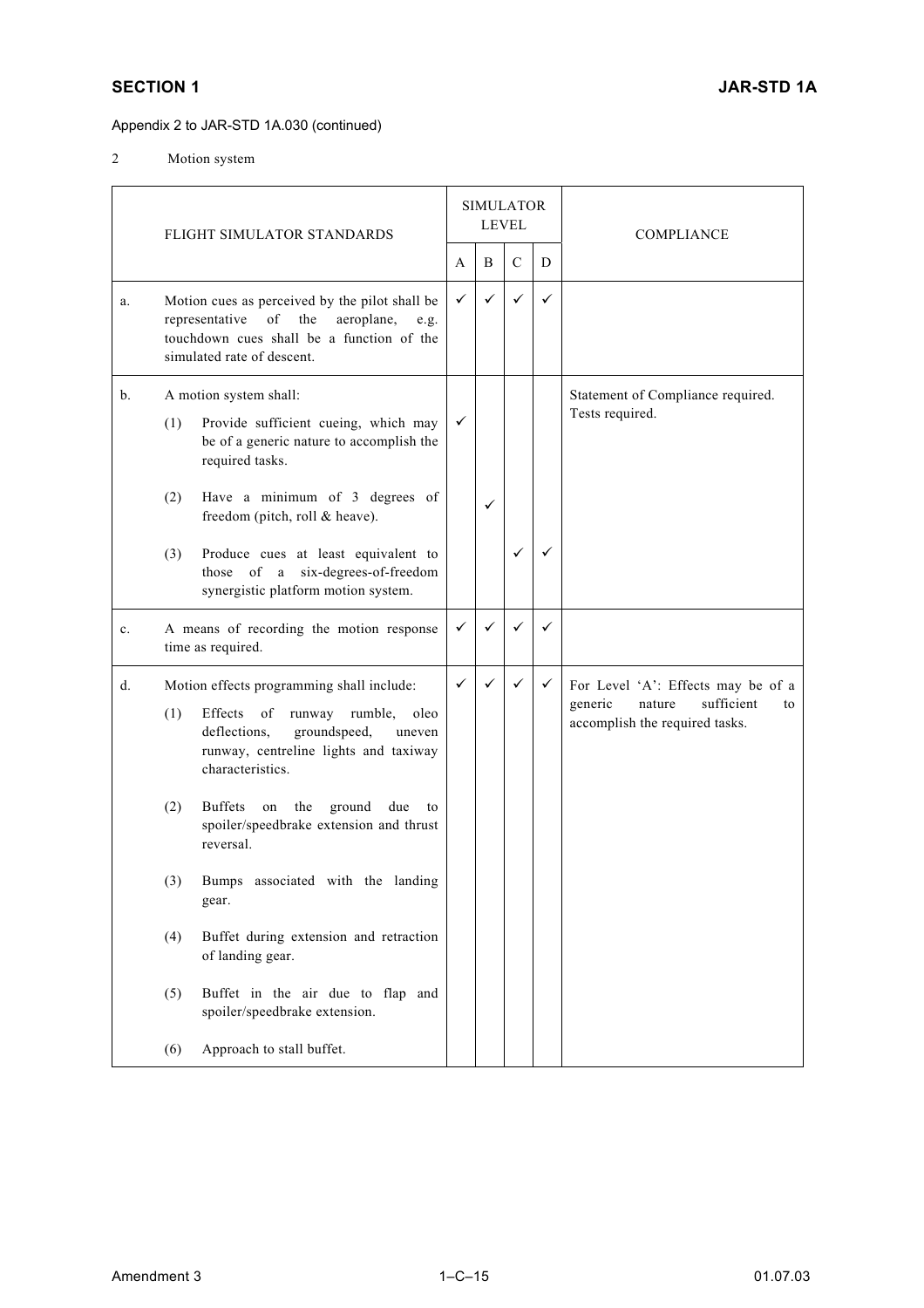|       | FLIGHT SIMULATOR STANDARDS                                                                                                                                                                                                                                                                                                                                                                                                                                                                                                                                                        |  | <b>SIMULATOR</b><br><b>LEVEL</b> |               |   | <b>COMPLIANCE</b>                                    |
|-------|-----------------------------------------------------------------------------------------------------------------------------------------------------------------------------------------------------------------------------------------------------------------------------------------------------------------------------------------------------------------------------------------------------------------------------------------------------------------------------------------------------------------------------------------------------------------------------------|--|----------------------------------|---------------|---|------------------------------------------------------|
|       |                                                                                                                                                                                                                                                                                                                                                                                                                                                                                                                                                                                   |  | B                                | $\mathcal{C}$ | D |                                                      |
| $d$ . | (continued)<br>Touchdown cues for main and nose<br>(7)<br>gear.<br>Nose wheel scuffing.<br>(8)<br>Thrust effect with brakes set.<br>(9)<br>buffet.<br>Mach<br>(10)<br>and<br>manoeuvre<br>Tyre failure dynamics.<br>(11)<br>$(12)$ Engine<br>malfunction<br>and<br>engine<br>damage.                                                                                                                                                                                                                                                                                              |  |                                  |               |   |                                                      |
| e.    | Tail and pod strike.<br>(13)<br>Motion vibrations: Tests with recorded results<br>allow the comparison of relative<br>that<br>amplitudes versus frequency are required.<br>Characteristic motion vibrations that result<br>from operation of the aeroplane in so far as<br>vibration marks an event or aeroplane state<br>that can be sensed at the flight deck shall be<br>present. The flight simulator shall be<br>programmed and instrumented in such a<br>manner that the characteristic vibration modes<br>be measured<br>with<br>and<br>compared<br>can<br>aeroplane data. |  |                                  |               | ✓ | Statement of Compliance required.<br>Tests required. |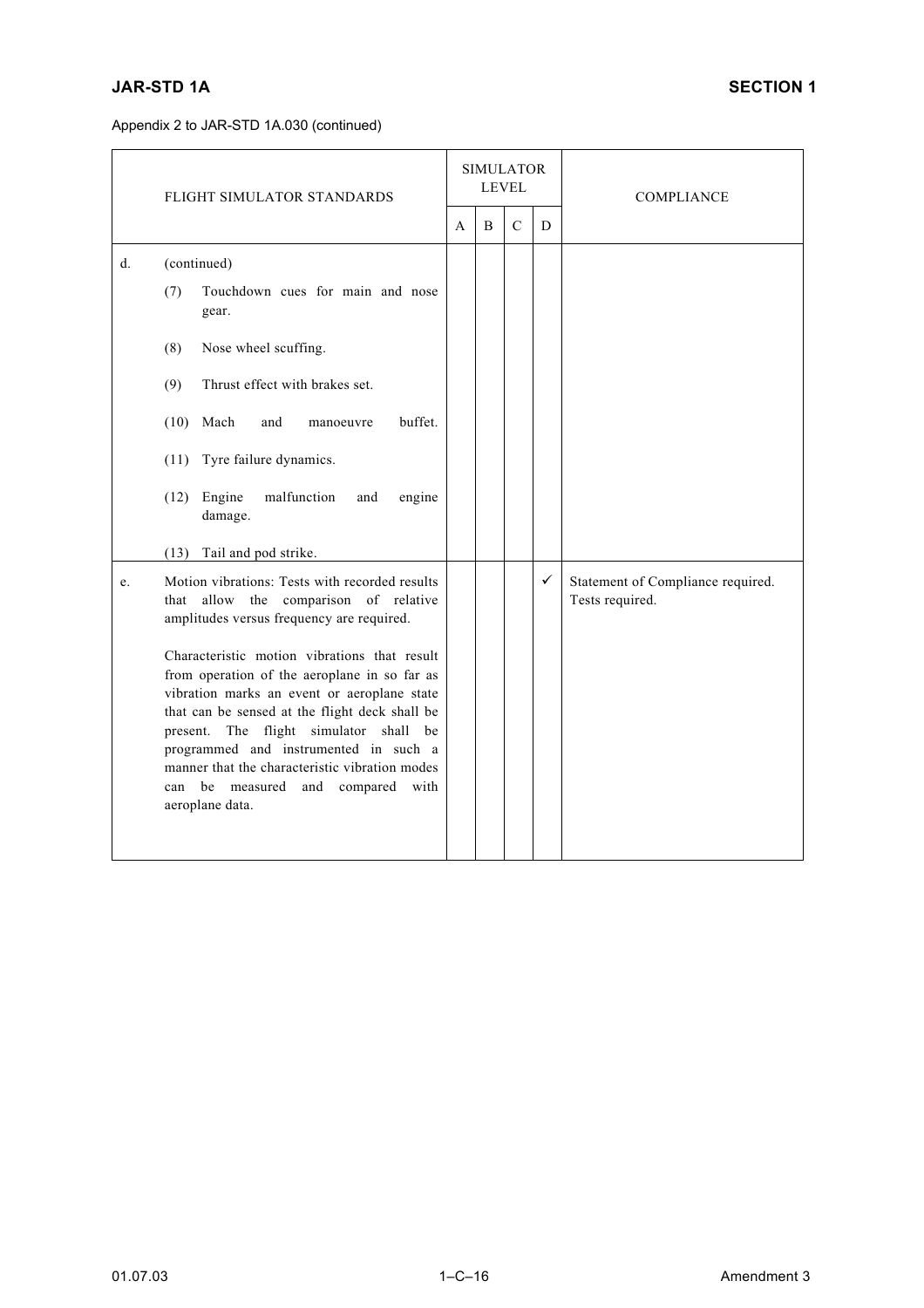3 Visual System

|    | SIMULATOR STANDARDS                                                                                                                                                                                                                                                                                                                                                                                                                                                                                                                                     | <b>SIMULATOR</b><br><b>LEVEL</b> |   |               | <b>COMPLIANCE</b> |                                                                                                                            |
|----|---------------------------------------------------------------------------------------------------------------------------------------------------------------------------------------------------------------------------------------------------------------------------------------------------------------------------------------------------------------------------------------------------------------------------------------------------------------------------------------------------------------------------------------------------------|----------------------------------|---|---------------|-------------------|----------------------------------------------------------------------------------------------------------------------------|
|    |                                                                                                                                                                                                                                                                                                                                                                                                                                                                                                                                                         | A                                | B | $\mathcal{C}$ | D                 |                                                                                                                            |
| a. | The visual system shall meet all the standards<br>enumerated as applicable to the level of<br>qualification requested by the applicant.                                                                                                                                                                                                                                                                                                                                                                                                                 | $\checkmark$                     | ✓ | ✓             | ✓                 |                                                                                                                            |
| b. | Continuous minimum collimated visual field-<br>of-view of 45 degrees horizontal and 30<br>degrees vertical field of view simultaneously<br>for each pilot.                                                                                                                                                                                                                                                                                                                                                                                              | ✓                                |   |               |                   | SOC is acceptable in place of this<br>test.                                                                                |
|    | Continuous,<br>cross-cockpit,<br>minimum<br>collimated visual field of view providing each<br>pilot with 180 degrees horizontal and 40<br>degrees vertical field of view. Application of<br>tolerances require the field of view to be not<br>less than a total of 176 measured degrees<br>horizontal field of view (including not less<br>than ±88 measured degrees either side of the<br>centre of the design eye point) and not less<br>than a total of 36 measured degrees vertical<br>field of view from the pilot's and co-pilot's<br>eye points. |                                  |   | ✓             | ✓                 | Consideration shall be given to<br>optimising the vertical field of view<br>for the respective aeroplane cut-off<br>angle. |
| c. | A means of recording the visual response time<br>for visual systems.                                                                                                                                                                                                                                                                                                                                                                                                                                                                                    | $\checkmark$                     | ✓ |               | ✓                 |                                                                                                                            |
| d. | System Geometry. The system fitted shall be<br>free from optical discontinuities and artefacts<br>that create non-realistic cues.                                                                                                                                                                                                                                                                                                                                                                                                                       | $\checkmark$                     | ✓ | ✓             | ✓                 | Statement<br>Test required.<br>$\mathbf{A}$<br>of<br>Compliance is acceptable in place of<br>this test.                    |
| σ. | Visual textural cues to assess sink rate and<br>depth perception during take-off and landing<br>shall be provided.                                                                                                                                                                                                                                                                                                                                                                                                                                      | $\checkmark$                     | ✓ | ✓             | $\checkmark$      | For Level 'A' visual cueing shall be<br>sufficient to support changes in<br>approach path by using runway<br>perspective.  |
| f. | Horizon, and attitude shall correlate to the<br>simulated attitude indicator.                                                                                                                                                                                                                                                                                                                                                                                                                                                                           | ✓                                | ✓ | $\checkmark$  | ✓                 | Statement of Compliance required.                                                                                          |
| g. | Occulting capability                                                                                                                                                                                                                                                                                                                                                                                                                                                                                                                                    | $\checkmark$                     | ✓ | $\checkmark$  | ✓                 | Occulting shall be demonstrated.<br>Statement of Compliance required.                                                      |
|    | A minimum of ten levels of occulting shall be<br>available.                                                                                                                                                                                                                                                                                                                                                                                                                                                                                             |                                  |   |               |                   |                                                                                                                            |
| h. | Surface (Vernier) resolution shall occupy a<br>visual angle of not greater than 2 arc minutes<br>in the visual display used on a scene from the<br>pilot's eyepoint.                                                                                                                                                                                                                                                                                                                                                                                    |                                  |   | ✓             | ✓                 | Test and Statement of Compliance<br>calculations<br>required<br>containing<br>confirming resolution.                       |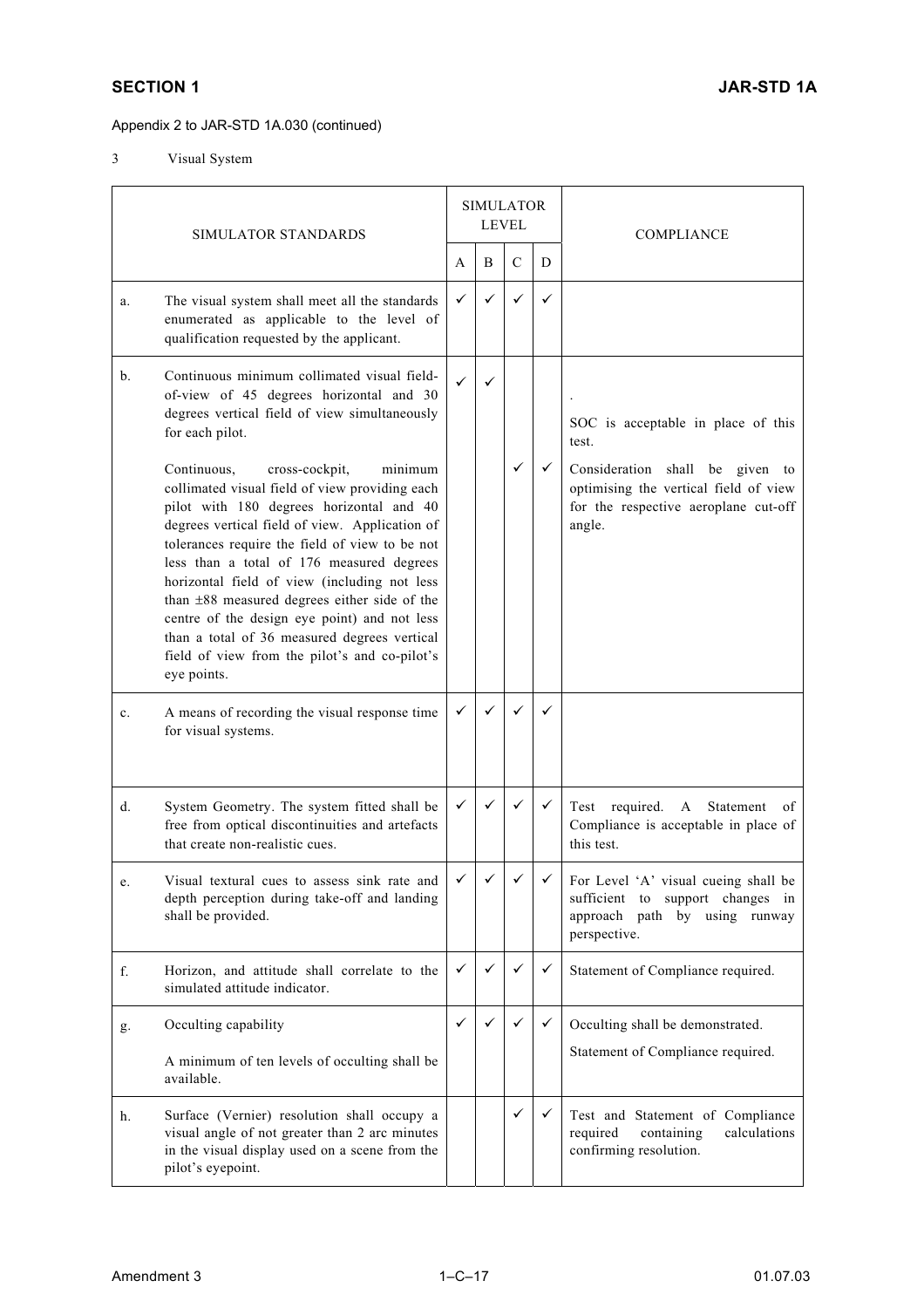|    | SIMULATOR STANDARDS                                                                                                                                                                                                                                                                                                     |              | <b>SIMULATOR</b><br><b>LEVEL</b> |               |   | <b>COMPLIANCE</b>                                                                                                                          |
|----|-------------------------------------------------------------------------------------------------------------------------------------------------------------------------------------------------------------------------------------------------------------------------------------------------------------------------|--------------|----------------------------------|---------------|---|--------------------------------------------------------------------------------------------------------------------------------------------|
|    |                                                                                                                                                                                                                                                                                                                         | A            | B                                | $\mathcal{C}$ | D |                                                                                                                                            |
| i. | Surface contrast ratio shall be demonstrated<br>by a raster drawn test pattern showing a<br>contrast ratio of not less than 5:1                                                                                                                                                                                         |              |                                  | $\checkmark$  | ✓ | Test and Statement of Compliance<br>required.                                                                                              |
| j. | Highlight brightness shall be demonstrated<br>using a raster drawn test pattern. The<br>highlight brightness shall not be less than 20<br>$cd/m2$ (6ft-lamberts).                                                                                                                                                       |              |                                  | $\checkmark$  | ✓ | Test and Statement of Compliance<br>required. Use of calligraphic lights to<br>enhance<br>brightness<br>raster<br><i>is</i><br>acceptable. |
| k. | Lightpoint size – not greater than $5$ arc<br>minutes.                                                                                                                                                                                                                                                                  |              |                                  | ✓             | ✓ | Test and Statement of Compliance<br>required. This is equivalent to a light<br>point resolution of 2.5 arc minutes.                        |
| 1. | Lightpoint contrast ratio $-$ not less than 10:1                                                                                                                                                                                                                                                                        | ✓            |                                  | ✓             | ✓ | Test and Statement of compliance<br>required.                                                                                              |
|    | Lightpoint contrast ratio $-$ not less than 25:1.                                                                                                                                                                                                                                                                       |              |                                  |               |   |                                                                                                                                            |
| m. | Daylight, twilight (and night visual capability<br>as applicable for level of qualification sought.                                                                                                                                                                                                                     | $\checkmark$ | ✓                                | ✓             | ✓ | Statement of Compliance required for<br>system capability.                                                                                 |
|    | The visual system shall be capable of<br>meeting, as a minimum, the system brightness<br>and contrast ratio criteria as identified in ACJ<br>STD 1A.030 2.3 1.                                                                                                                                                          | $\checkmark$ |                                  | ✓             | ✓ | System objective and scene content<br>tests are required.                                                                                  |
|    | Total scene content shall be comparable in<br>detail to that produced by 10 000 visible<br>textured surfaces and (in day) 6 000 visible<br>lights or (in twilight or night) 15 000 visible<br>lights, and sufficient system capacity to<br>display 16 simultaneously moving objects.                                    |              |                                  | ✓             | ✓ |                                                                                                                                            |
|    | The system, when used in training, shall<br>provide:                                                                                                                                                                                                                                                                    |              |                                  |               |   |                                                                                                                                            |
|    | (i)<br>full<br>colour<br>In<br>daylight,<br>and<br>sufficient<br>presentations<br>surfaces with appropriate textural<br>conduct<br>to<br>$\mathbf{a}$<br>visual<br>cues<br>approach, landing and<br>airport<br>movement (taxi). Surface shading<br>effects shall be consistent with<br>simulated (static) sun position. |              |                                  | ✓             | ✓ |                                                                                                                                            |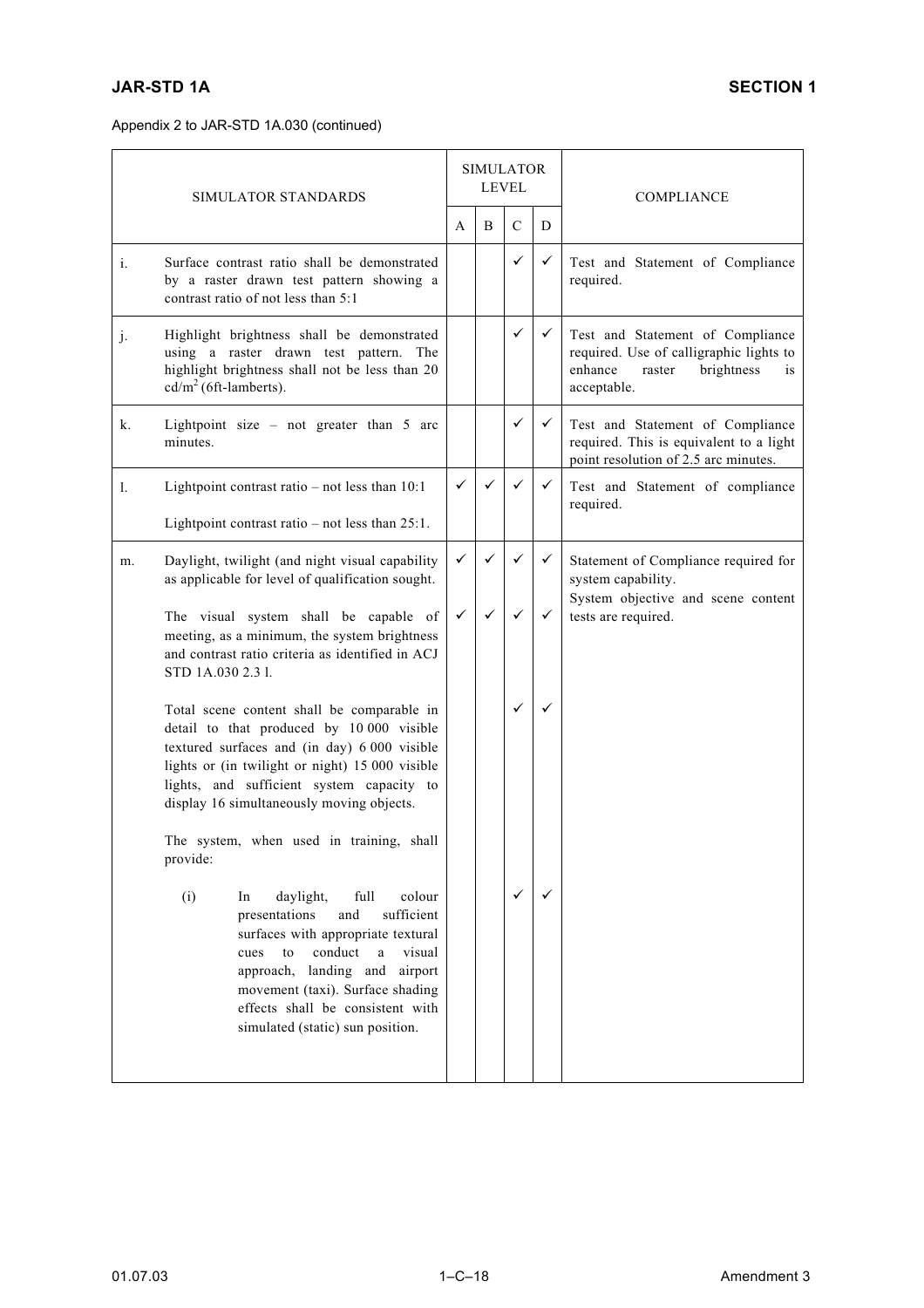| SIMULATOR STANDARDS                                                                                                                                                                                                                                                                                                                                                                                                                                                                                                                                                                                                                                                                                                         |              | <b>SIMULATOR</b><br>LEVEL |              |              | COMPLIANCE |
|-----------------------------------------------------------------------------------------------------------------------------------------------------------------------------------------------------------------------------------------------------------------------------------------------------------------------------------------------------------------------------------------------------------------------------------------------------------------------------------------------------------------------------------------------------------------------------------------------------------------------------------------------------------------------------------------------------------------------------|--------------|---------------------------|--------------|--------------|------------|
|                                                                                                                                                                                                                                                                                                                                                                                                                                                                                                                                                                                                                                                                                                                             |              | B                         | $\mathbf C$  | D            |            |
| At twilight, as a minimum, full<br>(ii)<br>colour presentations of reduced<br>ambient<br>intensity,<br>sufficient<br>surfaces with appropriate textural<br>cues that include self-illuminated<br>objects such as road networks,<br>ramp lighting and airport signage,<br>to conduct a visual approach,<br>landing and airport movement<br>(taxi). Scenes shall include a<br>definable horizon and typical<br>terrain characteristics such as<br>fields, roads and bodies of water<br>surfaces<br>illuminated<br>and<br>by<br>representative ownship lighting<br>(e.g. landing lights). If provided,<br>directional horizon lighting shall<br>have correct orientation and be<br>consistent with surface shading<br>effects. |              |                           | $\checkmark$ | $\checkmark$ |            |
| At night, as a minimum, all<br>(iii)<br>features applicable to the twilight<br>scene, as defined above, with the<br>exception of the need to portray<br>reduced ambient intensity that<br>removes ground cues that are not<br>self-illuminating or illuminated by<br>ownship<br>lights $(e.g.$<br>landing<br>lights).                                                                                                                                                                                                                                                                                                                                                                                                       | $\checkmark$ | ✓                         | $\checkmark$ |              |            |